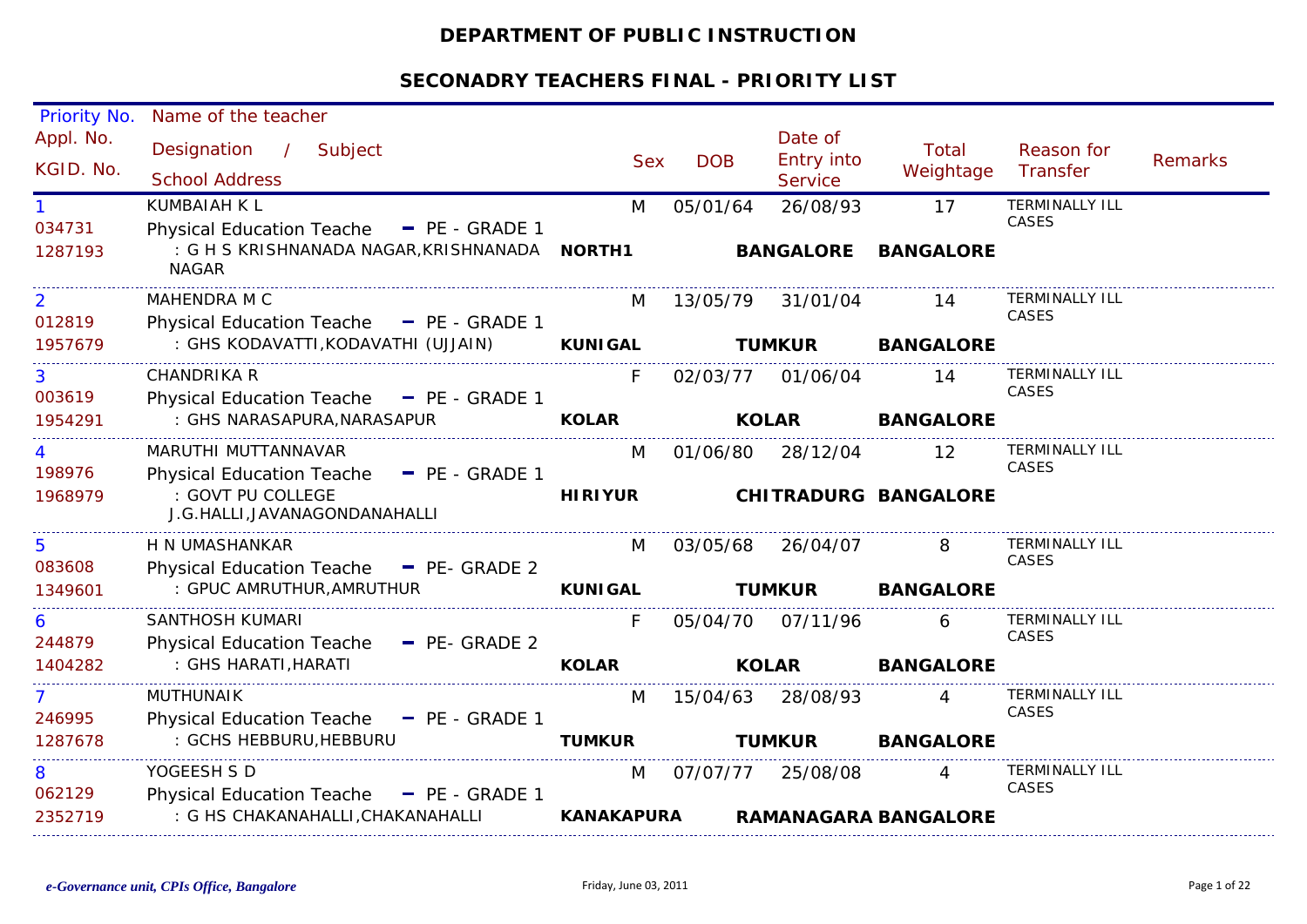| Priority No.           | Name of the teacher                                                            |                     |            |                                         |                              |                                   |                |
|------------------------|--------------------------------------------------------------------------------|---------------------|------------|-----------------------------------------|------------------------------|-----------------------------------|----------------|
| Appl. No.<br>KGID. No. | Designation / Subject<br><b>School Address</b>                                 | <b>Sex</b>          | <b>DOB</b> | Date of<br><b>Entry into</b><br>Service | Total<br>Weightage           | Reason for<br>Transfer            | <b>Remarks</b> |
| 9                      | NAVEEN KUMAR K R                                                               | M                   | 07/09/83   | 30/08/08                                | $\overline{4}$               | <b>TERMINALLY ILL</b>             |                |
| 056600<br>2361066      | Physical Education Teache - PE - GRADE 1<br>: GHS SOMANATHAPURA, SOMANATHAPURA | <b>BAGEPALLY</b>    |            |                                         | <b>CHIKKABALLA BANGALORE</b> | CASES                             |                |
| 10                     | NAGARAJA G H                                                                   | M                   | 15/05/63   | 25/07/94                                | 23                           | PHISICALLY                        |                |
| 227556                 | Physical Education Teache $=$ PE - GRADE 1                                     |                     |            |                                         |                              | HANDICAPPED (><br>40%)            |                |
| 1373112                | : GPUC HOSANAGAR, WARD-1                                                       | <b>HOSANAGAR</b>    |            | <b>SHIMOGA</b>                          | <b>BANGALORE</b>             |                                   |                |
| 11                     | <b>NIXON GONSALVES</b>                                                         | M                   | 01/06/72   | 27/08/08                                | $\overline{A}$               | DEFENCE CASES                     |                |
| 220967                 | Physical Education Teache - PE - GRADE 1                                       |                     |            |                                         |                              |                                   |                |
| 2324775                | : COMPOSIT GHS<br>HASANDAHALLI, HASANDAHALLI                                   | <b>MALUR</b>        |            | <b>KOLAR</b>                            | <b>BANGALORE</b>             |                                   |                |
| $12 \overline{ }$      | THIPPESWAMY S O                                                                | M                   | 24/04/65   | 20/07/94                                | 32                           | HUSBAND AND                       |                |
| 134248                 | Physical Education Teache - PE - GRADE 1                                       |                     |            |                                         |                              | WIFE BOTH IN<br>GOVERNMENT        |                |
| 1698746                | $:$ GHS<br>NALAGETHANAHATTY, NALAGAETHANAHATTY                                 | <b>CHALLAKERE</b>   |            |                                         | <b>CHITRADURG BANGALORE</b>  |                                   |                |
| 13                     | S K MAQBOOL AHMED                                                              | M                   | 25/06/64   | 21/07/94                                | 32                           | <b>HUSBAND AND</b>                |                |
| 057604                 | Physical Education Teache - PE - GRADE 1                                       |                     |            |                                         |                              | WIFE BOTH IN<br><b>GOVERNMENT</b> |                |
| 1310816                | : GUHS DONABAGHATTA, DONABAGHATTA                                              | <b>BHADRAVATI</b>   |            | <b>SHIMOGA</b>                          | <b>BANGALORE</b>             |                                   |                |
| 14                     | RAGHAVAN K G                                                                   | M                   | 02/04/63   | 15/11/94                                | 32                           | HUSBAND AND                       |                |
| 039627                 | Physical Education Teache - PE - GRADE 1                                       |                     |            |                                         |                              | WIFE BOTH IN<br><b>GOVERNMENT</b> |                |
| 1318548                | : G (COMP) HS<br>BENDIGANAHALLI, BENDIGANAHALLI                                | <b>HOSAKOTE</b>     |            |                                         | <b>BANGALORE R BANGALORE</b> |                                   |                |
| 15                     | MANJUNATHA M                                                                   | M                   | 05/06/67   | 09/11/94                                | 30                           | HUSBAND AND                       |                |
| 084546                 | Physical Education Teache - PE - GRADE 1                                       |                     |            |                                         |                              | WIFE BOTH IN<br><b>GOVERNMENT</b> |                |
| 1279693                | : GHS MEDIHALA, MEDIHALA                                                       | <b>KOLAR</b>        |            | <b>KOLAR</b>                            | <b>BANGALORE</b>             |                                   |                |
| 16                     | RAJU A                                                                         | M                   | 21/05/71   | 21/08/97                                | 24                           | HUSBAND AND                       |                |
| 079001                 | Physical Education Teache - PE - GRADE 1                                       |                     |            |                                         |                              | WIFE BOTH IN<br><b>GOVERNMENT</b> |                |
| 1414485                | : GCHS<br>RAMAKRISHNAPURA, RAMAKRISHNAPURA                                     | <b>THIRTHAHALLI</b> |            | <b>SHIMOGA</b>                          | <b>BANGALORE</b>             |                                   |                |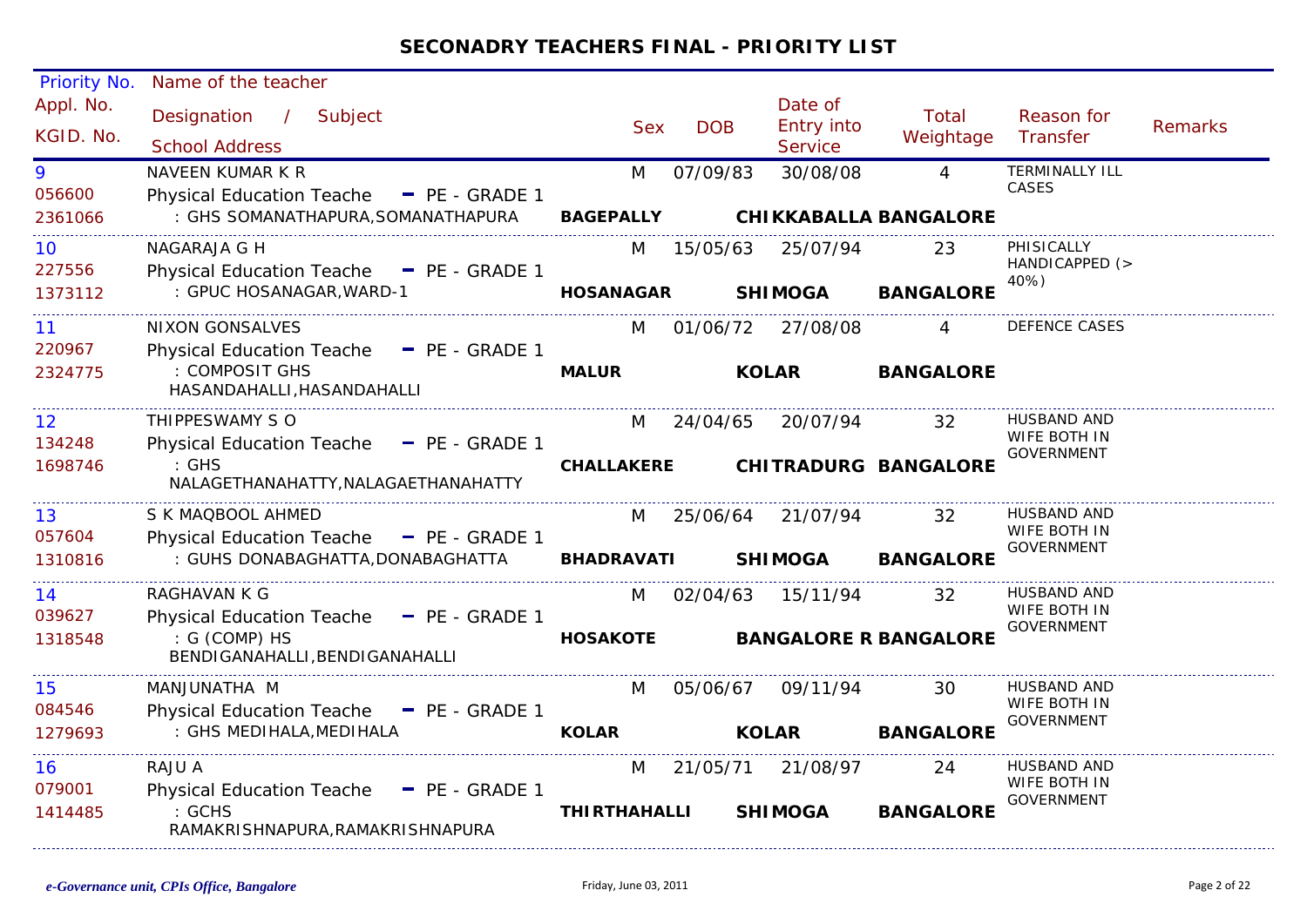| Priority No.           | Name of the teacher                               |                      |            |              |                                         |                             |                                   |                |
|------------------------|---------------------------------------------------|----------------------|------------|--------------|-----------------------------------------|-----------------------------|-----------------------------------|----------------|
| Appl. No.<br>KGID. No. | Designation /<br>Subject<br><b>School Address</b> | <b>Sex</b>           | <b>DOB</b> |              | Date of<br><b>Entry into</b><br>Service | Total<br>Weightage          | Reason for<br>Transfer            | <b>Remarks</b> |
| 17 <sup>2</sup>        | NAGARAJA J L                                      | M                    | 22/07/73   |              | 23/12/98                                | 24                          | <b>HUSBAND AND</b>                |                |
| 066569                 | Physical Education Teache - PE - GRADE 1          |                      |            |              |                                         |                             | WIFE BOTH IN<br><b>GOVERNMENT</b> |                |
| 1710218                | : GHS HULIDEVARABANA, HULIDEVARABANA              | <b>SAGAR</b>         |            |              | <b>SHIMOGA</b>                          | <b>BANGALORE</b>            |                                   |                |
| 18                     | SARASWATHI K                                      | F.                   | 08/07/71   |              | 27/06/97                                | 22                          | HUSBAND AND                       |                |
| 037898                 | Physical Education Teache - PE - GRADE 1          |                      |            |              |                                         |                             | WIFE BOTH IN                      |                |
| 1415896                | : ANJANEYA COMP. GHS<br>THURCHGTT, THURCHAGATTA   | <b>DAVANAGERE(S)</b> |            |              |                                         | <b>DAVANAGERE BANGALORE</b> | <b>GOVERNMENT</b>                 |                |
| 19                     | K B PARAMESHWARAPA                                | M                    | 01/06/70   |              | 02/09/98                                | 22                          | HUSBAND AND                       |                |
| 082486                 | Physical Education Teache - PE - GRADE 1          |                      |            |              |                                         |                             | WIFE BOTH IN                      |                |
| 1507347                | : GHS BEERENAHALLI, BEERENAHALLI                  | <b>HIRIYUR</b>       |            |              |                                         | <b>CHITRADURG BANGALORE</b> | <b>GOVERNMENT</b>                 |                |
| 20                     | K M KAVITHA                                       | F.                   | 10/05/75   |              | 29/01/04                                | 14                          | HUSBAND AND                       |                |
| 086669                 | Physical Education Teache - PE - GRADE 1          |                      |            |              |                                         |                             | WIFE BOTH IN                      |                |
| 1953704                | : GHS KARMANGALA, KARAMANGALA                     | <b>BANGARAPETE</b>   |            | <b>KOLAR</b> |                                         | <b>BANGALORE</b>            | <b>GOVERNMENT</b>                 |                |
|                        |                                                   |                      |            |              |                                         |                             |                                   |                |
| 21                     | KAUSALYA RANI N                                   | F.                   | 14/11/81   |              | 30/01/04                                | 14                          | HUSBAND AND<br>WIFE BOTH IN       |                |
| 094085                 | Physical Education Teache - PE - GRADE 1          |                      |            |              |                                         |                             | <b>GOVERNMENT</b>                 |                |
| 1954502                | : GHS MADANAHALLI, MADANAHALLI                    | <b>KOLAR</b>         |            | <b>KOLAR</b> |                                         | <b>BANGALORE</b>            |                                   |                |
| 22                     | <b>VIJAYAKUMAR K</b>                              | M                    | 01/06/78   |              | 15/03/04                                | 14                          | <b>HUSBAND AND</b>                |                |
| 089485                 | Physical Education Teache - PE - GRADE 1          |                      |            |              |                                         |                             | WIFE BOTH IN<br><b>GOVERNMENT</b> |                |
| 1954135                | : GHS NAMBIHALLI, NAMBIHALLI                      | SRINIVASAPUR KOLAR   |            |              |                                         | <b>BANGALORE</b>            |                                   |                |
| 23                     | <b>G SUBAN SABI</b>                               | M                    |            |              | 10/07/62 28/02/04                       | 12 <sup>°</sup>             | <b>HUSBAND AND</b>                |                |
| 130511                 | Physical Education Teache - PE - GRADE 1          |                      |            |              |                                         |                             | WIFE BOTH IN                      |                |
| 1954701                | : GHS KALAMARAHALLY, KALAMARAHALLY                | <b>CHALLAKERE</b>    |            |              |                                         | <b>CHITRADURG BANGALORE</b> | <b>GOVERNMENT</b>                 |                |
|                        |                                                   |                      |            |              |                                         |                             |                                   |                |
| 24                     | VENUGOPALA Y N                                    | M                    |            |              | 02/04/72 09/12/05                       | 10                          | HUSBAND AND<br>WIFE BOTH IN       |                |
| 210251                 | Physical Education Teache - PE - GRADE 1          |                      |            |              |                                         |                             | <b>GOVERNMENT</b>                 |                |
| 1959915                | : GCHS BADANAHALLY, BADAVANAHALLY                 | <b>MADHUGIRI</b>     |            |              | <b>MADHUGIRI</b>                        | <b>BANGALORE</b>            |                                   |                |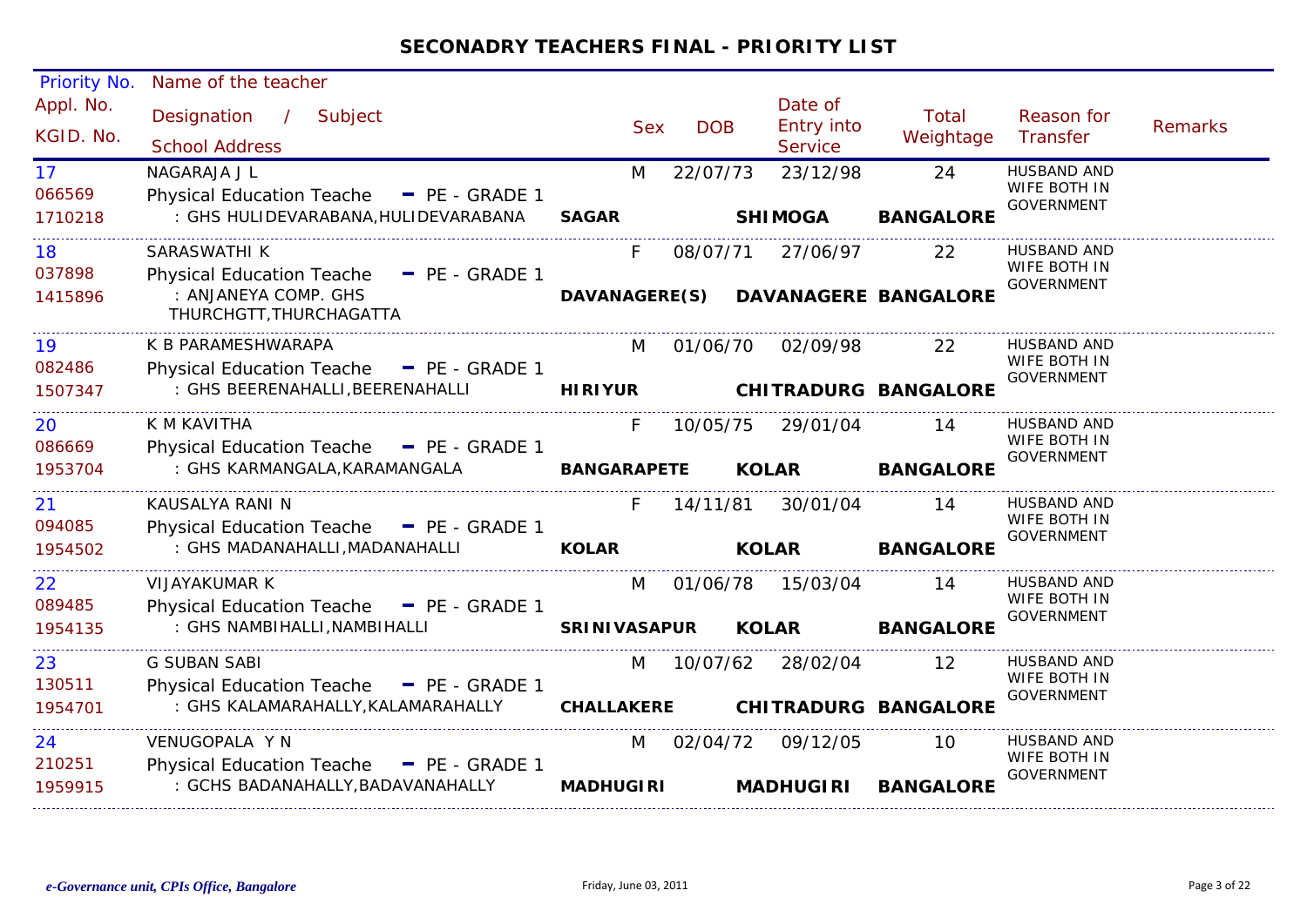| <b>Priority No.</b>     | Name of the teacher                                                                       |                    |            |            |              |                                  |                                    |                                                         |                |
|-------------------------|-------------------------------------------------------------------------------------------|--------------------|------------|------------|--------------|----------------------------------|------------------------------------|---------------------------------------------------------|----------------|
| Appl. No.<br>KGID. No.  | Designation<br>$\frac{1}{2}$<br>Subject<br><b>School Address</b>                          |                    | <b>Sex</b> | <b>DOB</b> |              | Date of<br>Entry into<br>Service | Total<br>Weightage                 | Reason for<br>Transfer                                  | <b>Remarks</b> |
| 25<br>135133<br>1956335 | SHAMASUNDAR P<br>Physical Education Teache - PE - GRADE 1<br>: GHS YAGAVAKOTE, YAGAVAKOTE | <b>CHINTAMANI</b>  | M          | 26/12/79   |              | 01/02/06                         | 10<br><b>CHIKKABALLA BANGALORE</b> | <b>HUSBAND AND</b><br>WIFE BOTH IN<br><b>GOVERNMENT</b> |                |
| 26<br>246025            | <b>ATHAR TAJ</b><br>Physical Education Teache - PE - GRADE 1                              |                    | F          | 20/07/65   |              | 31/08/94                         | Q                                  | <b>HUSBAND AND</b><br>WIFE BOTH IN<br><b>GOVERNMENT</b> |                |
| 1346770                 | : GJC BOYS GUBBI W-2, GUBBI (TP) WARD 2                                                   | <b>GUBBI</b>       |            |            |              | <b>TUMKUR</b>                    | <b>BANGALORE</b>                   |                                                         |                |
| 27<br>128686            | SUMITRA D O<br>Physical Education Teache - PE - GRADE 1                                   |                    | F.         | 06/07/75   |              | 19/03/04                         |                                    | <b>HUSBAND AND</b><br>WIFE BOTH IN                      |                |
| 1954667                 | : GHS HETTAPPANAHATTY, HUNJUNAALU                                                         | <b>SIRA</b>        |            |            |              | <b>MADHUGIRI</b>                 | <b>BANGALORE</b>                   | <b>GOVERNMENT</b>                                       |                |
| 28<br>128777            | <b>HEMALATHA K</b><br>Physical Education Teache - PE - GRADE 1                            |                    | F.         | 20/05/76   |              | 30/11/05                         | 7.5                                | <b>HUSBAND AND</b><br>WIFE BOTH IN<br><b>GOVERNMENT</b> |                |
| 1936850                 | : G HS BYRAPATNA, BYRAPATNA                                                               | <b>CHANNAPATNA</b> |            |            |              |                                  | <b>RAMANAGARA BANGALORE</b>        |                                                         |                |
| 29<br>046708            | POORNIMA K M<br>Physical Education Teache - PE - GRADE 1                                  |                    | F.         | 10/10/66   |              | 26/12/96                         |                                    | HUSBAND AND<br>WIFE BOTH IN<br><b>GOVERNMENT</b>        |                |
| 1455558                 | : GJC BOYS, MALUR                                                                         | <b>MALUR</b>       |            |            | <b>KOLAR</b> |                                  | <b>BANGALORE</b>                   |                                                         |                |
| 30<br>236078<br>2323946 | SUMA R<br>Physical Education Teache - PE - GRADE 1<br>: GHS MARGANUKUNTE, MARGANAKUNTE    | <b>BAGEPALLY</b>   | F.         | 06/05/82   |              | 20/07/07                         | 6<br><b>CHIKKABALLA BANGALORE</b>  | <b>HUSBAND AND</b><br>WIFE BOTH IN<br><b>GOVERNMENT</b> |                |
|                         |                                                                                           |                    |            |            |              |                                  |                                    |                                                         |                |
| 31<br>083168            | ABDUL RAZAK<br><b>Physical Education Teache</b><br>$P_{E}$ - GRADE 1                      |                    | M          | 15/07/69   |              | 02/07/98                         |                                    | HUSBAND AND<br>WIFE BOTH IN<br><b>GOVERNMENT</b>        |                |
| 1818115                 | : GOVT.COMP.HS<br>VADDAARASIDDAWANAHALLI, VADDAARASIDDA<br>VANAHALLI                      | <b>CHITRADURGA</b> |            |            |              |                                  | <b>CHITRADURG BANGALORE</b>        |                                                         |                |
| 32                      | NANDINI K N                                                                               |                    | F.         | 10/06/81   |              | 08/07/08                         |                                    | <b>HUSBAND AND</b>                                      |                |
| 058149<br>2380385       | Physical Education Teache - PE - GRADE 1<br>: GHS LINGAPURA, LINGAPURA                    | <b>KORATAGERE</b>  |            |            |              | <b>MADHUGIRI</b>                 | <b>BANGALORE</b>                   | WIFE BOTH IN<br><b>GOVERNMENT</b>                       |                |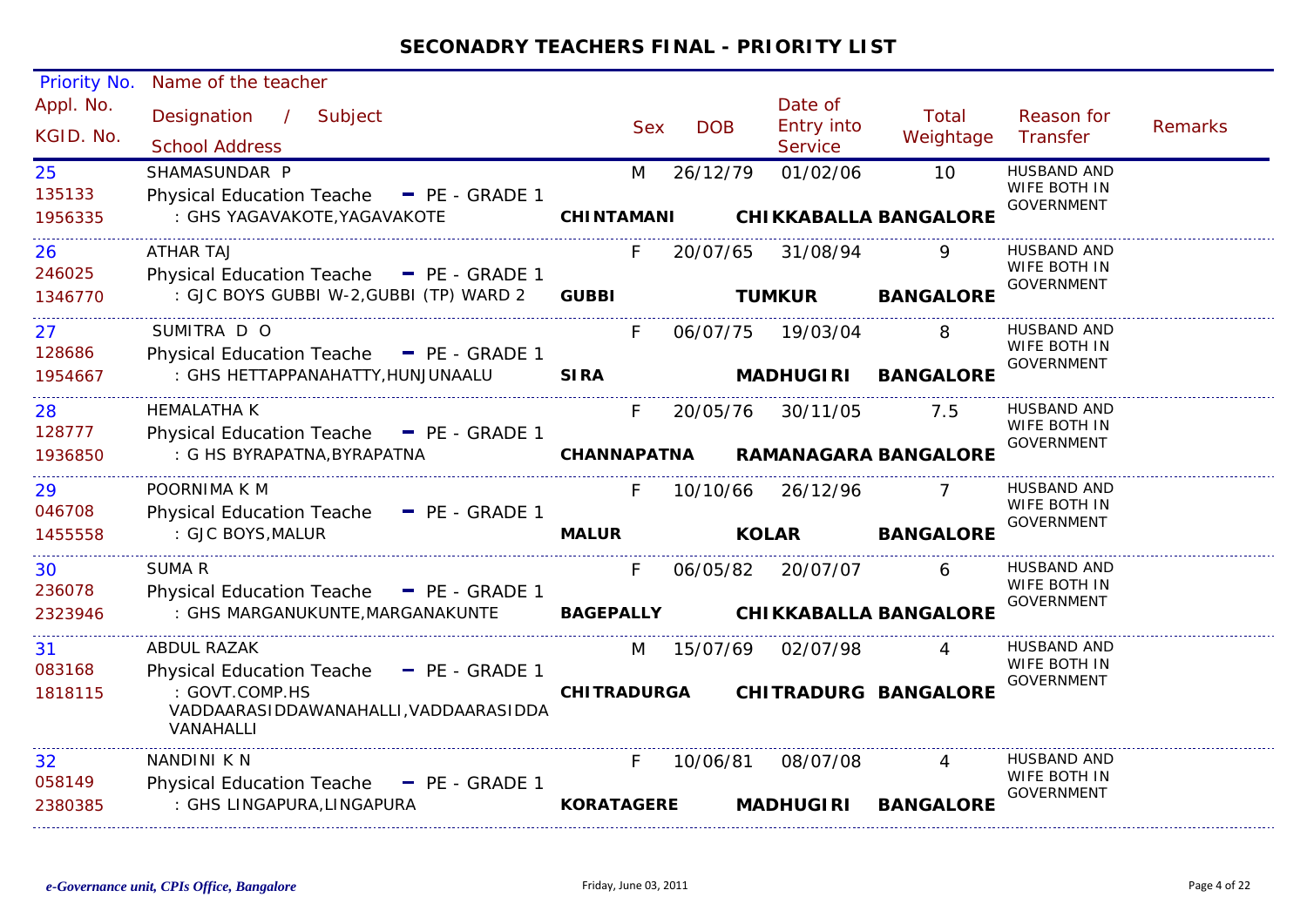| <b>Priority No.</b>     | Name of the teacher                                                                                                 |                         |            |                                         |                                                |                                                         |                |
|-------------------------|---------------------------------------------------------------------------------------------------------------------|-------------------------|------------|-----------------------------------------|------------------------------------------------|---------------------------------------------------------|----------------|
| Appl. No.<br>KGID. No.  | Designation /<br>Subject<br><b>School Address</b>                                                                   | <b>Sex</b>              | <b>DOB</b> | Date of<br><b>Entry into</b><br>Service | Total<br>Weightage                             | Reason for<br><b>Transfer</b>                           | <b>Remarks</b> |
| 33<br>236789<br>2191177 | <b>GURUPRASAD R</b><br>Physical Education Teache - PE - GRADE 1<br>: GOVT HS HENNAGARA, HENNAGARA                   | M<br><b>ANEKAL</b>      | 10/04/80   | 13/08/08                                | $\overline{4}$<br><b>BANGALORE S BANGALORE</b> | <b>HUSBAND AND</b><br>WIFE BOTH IN<br><b>GOVERNMENT</b> |                |
| 34<br>027719<br>2353453 | VISHWANATH SALAGUNDI<br>Physical Education Teache - PE - GRADE 1<br>: G HS LAKKOJANAHALLI, LAKKOJANAHALLI           | M<br><b>RAMANAGARA</b>  | 01/05/83   | 28/08/08                                | $\overline{4}$<br><b>RAMANAGARA BANGALORE</b>  | HUSBAND AND<br>WIFE BOTH IN<br><b>GOVERNMENT</b>        |                |
| 35<br>155369<br>2179812 | PREMALATHA P<br>Physical Education Teache - PE - GRADE 1<br>: GHS DINDAVARA, DINDAVARA                              | F<br><b>HIRIYUR</b>     | 11/02/85   | 28/08/08                                | $\overline{A}$<br><b>CHITRADURG BANGALORE</b>  | <b>HUSBAND AND</b><br>WIFE BOTH IN<br><b>GOVERNMENT</b> |                |
| 36<br>166444<br>2363417 | SHABREEN TAJ<br>Physical Education Teache - PE - GRADE 1<br>: GHS YALLODU, YELLODU                                  | F<br><b>GUDIBANDA</b>   | 15/04/84   | 23/09/08                                | $\Delta$<br><b>CHIKKABALLA BANGALORE</b>       | <b>HUSBAND AND</b><br>WIFE BOTH IN<br>GOVERNMENT        |                |
| 37<br>090661<br>2162353 | AMEERUNNISA R<br>Physical Education Teache - PE - GRADE 1<br>: GHS DODDABOMMANAHALLI (08-<br>09), DODDABOMMANAHALLI | F.<br><b>JAGALUR</b>    | 05/10/85   | 06/10/08                                | <b>DAVANAGERE BANGALORE</b>                    | HUSBAND AND<br>WIFE BOTH IN<br><b>GOVERNMENT</b>        |                |
| 38<br>087791<br>1317765 | SUNDAR C<br>Physical Education Teache - PE - GRADE 1<br>: GOVT HS HARAGADDE, HARAGADDE <b>ANEKAL</b>                | M                       |            | 22/05/62 09/11/94                       | 2<br><b>BANGALORE S BANGALORE</b>              | <b>HUSBAND AND</b><br>WIFE BOTH IN<br><b>GOVERNMENT</b> |                |
| 39<br>177632<br>1129556 | A G GURUPRAKASH<br>Physical Education Teache - PE - GRADE 1<br>: GCHS GIRLS CHELUR, CHELUR                          | M<br><b>GUBBI</b>       |            | 29/10/59 10/09/85<br><b>TUMKUR</b>      | 48<br><b>BANGALORE</b>                         | HUSBAND OR<br>WIFE IN<br><b>GOVERNMENT</b>              |                |
| 40<br>070091<br>1216572 | PILLAPPA Y<br>Physical Education Teache - PE - GRADE 1<br>: G HS JALIGE, JALIGE                                     | M<br><b>DEVANAHALLI</b> |            | 12/04/66 18/09/92                       | 34<br><b>BANGALORE R BANGALORE</b>             | HUSBAND OR<br>WIFE IN<br><b>GOVERNMENT</b>              |                |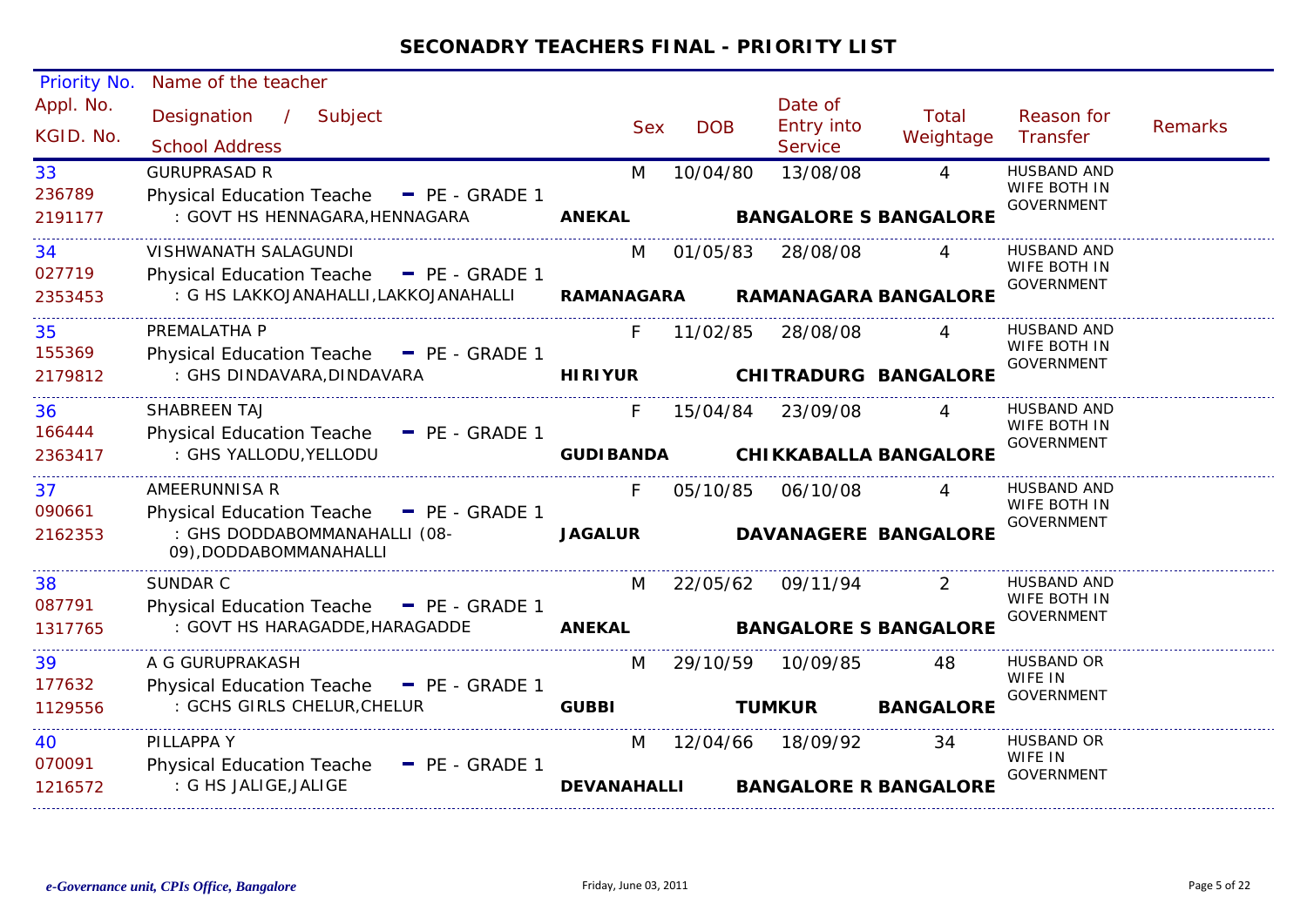| Priority No.           | Name of the teacher                                 |                |            |                                         |                    |                              |                |
|------------------------|-----------------------------------------------------|----------------|------------|-----------------------------------------|--------------------|------------------------------|----------------|
| Appl. No.<br>KGID. No. | Designation / Subject<br><b>School Address</b>      | <b>Sex</b>     | <b>DOB</b> | Date of<br><b>Entry into</b><br>Service | Total<br>Weightage | Reason for<br>Transfer       | <b>Remarks</b> |
| 41                     | <b>UDAYA SHEKAR S N</b>                             | M              | 08/12/57   | 05/12/95                                | 30                 | <b>HUSBAND OR</b>            |                |
| 130529                 | Physical Education Teache - PE- GRADE 2             |                |            |                                         |                    | WIFE IN<br><b>GOVERNMENT</b> |                |
| 1402482                | : GHS THOPPANAHALLI, THOPPANAHALLI                  | <b>KGF</b>     |            | <b>KOLAR</b>                            | <b>BANGALORE</b>   |                              |                |
| 42                     | <b>BYREGOWDA C</b>                                  | M              |            | 01/06/63 30/11/96                       | 26                 | HUSBAND OR                   |                |
| 089214                 | Physical Education Teache - PE - GRADE 1            |                |            |                                         |                    | WIFE IN<br><b>GOVERNMENT</b> |                |
| 1461744                | : GHS YAKARLAHALLY, YAKARLAHALLY                    |                |            | <b>MADHUGIRI MADHUGIRI</b>              | <b>BANGALORE</b>   |                              |                |
| 43                     | <b>SHIVANAIK T</b>                                  | M              | 29/08/68   | 28/10/98                                | 24                 | HUSBAND OR                   |                |
| 092784                 | Physical Education Teache - PE - GRADE 1            |                |            |                                         |                    | WIFE IN<br><b>GOVERNMENT</b> |                |
| 1697781                | : G.H.S THANDAGE,THANDAGE                           |                |            | HOSADURGA CHITRADURG BANGALORE          |                    |                              |                |
| 44                     | HANUMANTHARAYAPPA                                   | M              |            | 20/09/68 16/07/98                       | 22                 | <b>HUSBAND OR</b>            |                |
| 245833                 | Physical Education Teache - PE - GRADE 1            |                |            |                                         |                    | WIFE IN<br><b>GOVERNMENT</b> |                |
| 1464841                | : GHS GUNDAGALLU, GUNDAGALLU                        |                |            | MADHUGIRI MADHUGIRI BANGALORE           |                    |                              |                |
| 45                     | R T THRIVENI                                        | F.             |            | 02/06/77 24/03/99                       | 22                 | HUSBAND OR                   |                |
| 136482                 | Physical Education Teache - PE - GRADE 1            |                |            |                                         |                    | WIFE IN<br><b>GOVERNMENT</b> |                |
| 1699114                | : GHS MARADIHALLI, MARADIHALLI                      | <b>HIRIYUR</b> |            | <b>CHITRADURG BANGALORE</b>             |                    |                              |                |
| 46                     | <b>ASHOKA CB</b>                                    | M              |            | 20/04/70 20/07/94                       | 20                 | <b>HUSBAND OR</b>            |                |
| 246120                 | <b>TGT-SSA</b><br>$-$ PE - GRADE 1                  |                |            |                                         |                    | WIFE IN<br>GOVERNMENT        |                |
| 2210475                | : BEO, MAGADI, BEO, MAGADI                          | <b>MAGADI</b>  |            | <b>RAMANAGARA BANGALORE</b>             |                    |                              |                |
| 47                     | YARRAPPA                                            | M              |            | 20/06/67 02/09/94                       | 20                 | HUSBAND OR                   |                |
| 228012                 | Physical Education Teache $=$ PE - GRADE 1          |                |            |                                         |                    | WIFE IN<br>GOVERNMENT        |                |
| 1367947                | : G (COMP) HS<br>MARAGONDANAHALLI, MARAGONDANAHALLI |                |            | NELAMANGALA BANGALORE R BANGALORE       |                    |                              |                |
| 48                     | <b>GOPASHETTI SHRIDEVI</b>                          | F.             |            | 18/07/78 25/02/02                       | 18                 | <b>HUSBAND OR</b>            |                |
| 076310                 | Physical Education Teache - PE - GRADE 1            |                |            |                                         |                    | WIFE IN<br><b>GOVERNMENT</b> |                |
| 1933996                | : G HS MADABALU, MADABALU                           | <b>MAGADI</b>  |            | <b>RAMANAGARA BANGALORE</b>             |                    |                              |                |
|                        |                                                     |                |            |                                         |                    |                              |                |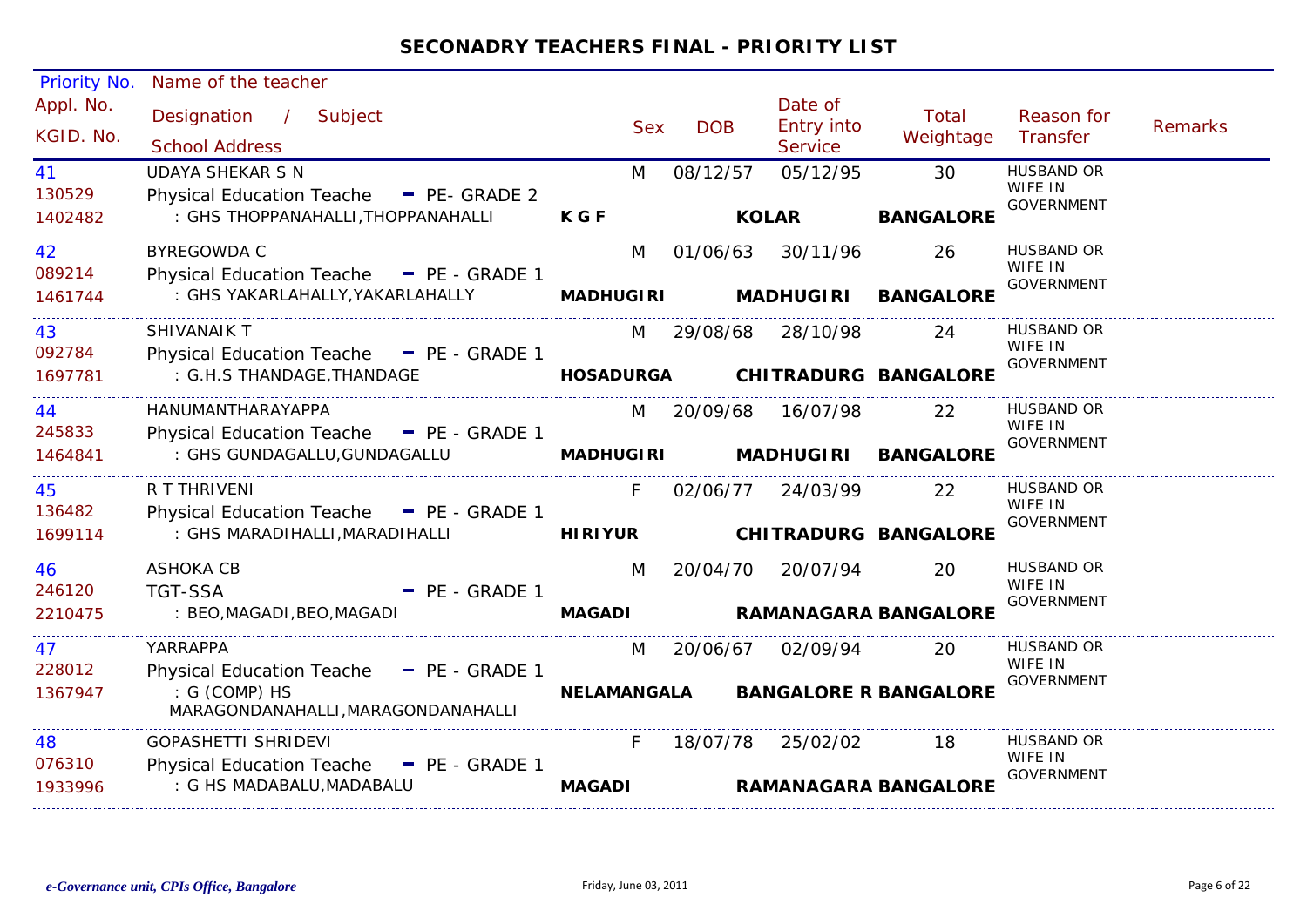| <b>Priority No.</b>     | Name of the teacher                        |                                       |                              |                    |                                   |  |
|-------------------------|--------------------------------------------|---------------------------------------|------------------------------|--------------------|-----------------------------------|--|
| Appl. No.<br>KGID. No.  | Designation / Subject                      | <b>DOB</b><br><b>Sex</b>              | Date of<br><b>Entry into</b> | Total<br>Weightage | Reason for<br>Remarks<br>Transfer |  |
|                         | <b>School Address</b>                      |                                       | Service                      |                    |                                   |  |
| 49                      | DYAMANA GOUDA G HULLUR                     | 01/07/74<br>M                         | 29/01/04                     | 14                 | <b>HUSBAND OR</b>                 |  |
| 127711                  | Physical Education Teache - PE - GRADE 1   |                                       |                              |                    | WIFE IN<br><b>GOVERNMENT</b>      |  |
| 1954336                 | : GHS MUTHAKAPALLI, MUTHAKAPALLI           | <b>SRINIVASAPUR</b>                   | <b>KOLAR</b>                 | <b>BANGALORE</b>   |                                   |  |
| 50                      | T DAYANANDA                                | M                                     | 20/07/74 29/01/04            | 14                 | <b>HUSBAND OR</b>                 |  |
| 061593                  | Physical Education Teache $=$ PE - GRADE 1 |                                       |                              |                    | WIFE IN<br><b>GOVERNMENT</b>      |  |
| 1954012                 | : GHS KYASAMBALLI, KYASAMBALLI             | BANGARAPETE KOLAR                     |                              | <b>BANGALORE</b>   |                                   |  |
| 51                      | HANUMANT MASTIHOLI                         | M                                     | 16/03/79 05/03/04            | 14                 | <b>HUSBAND OR</b>                 |  |
| 167677                  | Physical Education Teache - PE - GRADE 1   |                                       |                              |                    | WIFE IN                           |  |
| 1917411                 | : GHS HARAGI, HARAGI                       | <b>SHIKARIPUR</b>                     | <b>SHIMOGA</b>               | <b>BANGALORE</b>   | <b>GOVERNMENT</b>                 |  |
| 52                      | YALLAPPA GHASTI                            |                                       | M 01/12/77 30/01/04          | 10.5               | <b>HUSBAND OR</b>                 |  |
| 117235                  | Physical Education Teache - PE - GRADE 1   |                                       |                              |                    | WIFE IN<br><b>GOVERNMENT</b>      |  |
| 1935020                 | : GJC KOONAGAL, KOONAGALLU                 | RAMANAGARA                            | <b>RAMANAGARA BANGALORE</b>  |                    |                                   |  |
| 53                      | <b>RAMESH KUMAR SK</b>                     |                                       | M 05/07/75 14/09/98          | -10                | HUSBAND OR                        |  |
| 082803                  | Physical Education Teache - PE - GRADE 1   |                                       |                              |                    | WIFE IN<br><b>GOVERNMENT</b>      |  |
| 1684321                 | : G HS KADASIKOPPA, KADASIKOPPA            | <b>KANAKAPURA</b>                     | <b>RAMANAGARA BANGALORE</b>  |                    |                                   |  |
| 54                      | <b>CHANDRIKA H R</b>                       | F.                                    | 30/07/80 01/12/05            | 10                 | HUSBAND OR<br>WIFE IN             |  |
| 081710                  | Physical Education Teache - PE - GRADE 1   |                                       |                              |                    | <b>GOVERNMENT</b>                 |  |
| 1959761                 | : GJC GODEKERE, GODEKERE                   | CHIKKANAYAKANA TUMKUR<br><b>HALLI</b> |                              | <b>BANGALORE</b>   |                                   |  |
|                         |                                            |                                       |                              |                    |                                   |  |
|                         | PRABHUPRASAD B M                           | M                                     | 20/07/70 16/01/06            | 10                 | HUSBAND OR                        |  |
|                         | Physical Education Teache - PE - GRADE 1   |                                       |                              |                    | WIFE IN                           |  |
| 55<br>085195<br>1960205 | : GHS YELEKADAKALU, YALEKADAKALU           | <b>KUNIGAL</b>                        | <b>TUMKUR</b>                | <b>BANGALORE</b>   | <b>GOVERNMENT</b>                 |  |
| 56                      | ERAMMA M G                                 | F.<br>01/06/75                        | 20/01/06                     | 10                 | <b>HUSBAND OR</b>                 |  |
| 079559                  | Physical Education Teache $=$ PE - GRADE 1 |                                       |                              |                    | WIFE IN<br><b>GOVERNMENT</b>      |  |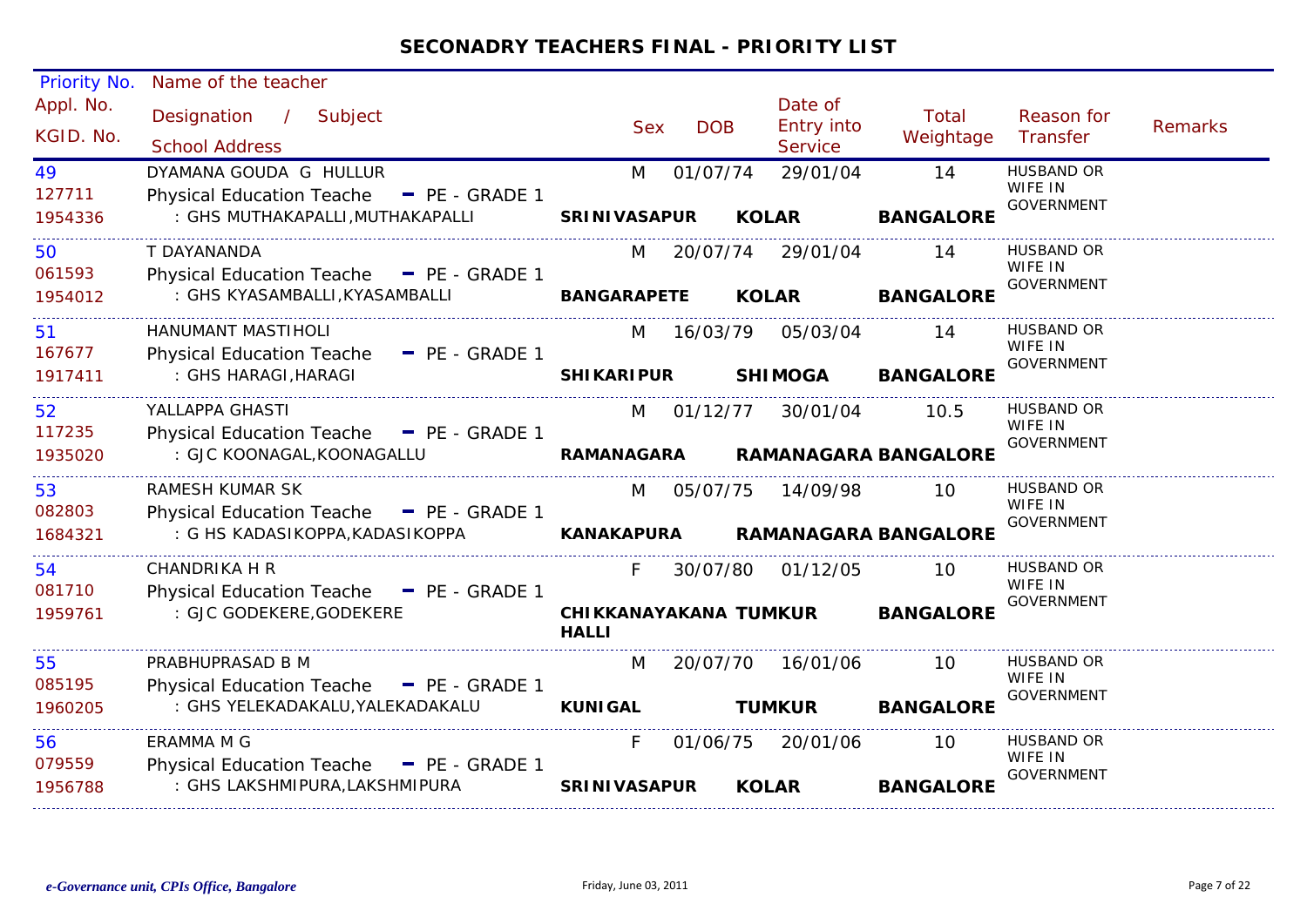| <b>Priority No.</b>    | Name of the teacher                                                                                                                         |                     |               |                                         |                              |                              |                |
|------------------------|---------------------------------------------------------------------------------------------------------------------------------------------|---------------------|---------------|-----------------------------------------|------------------------------|------------------------------|----------------|
| Appl. No.<br>KGID. No. | Designation /<br>Subject<br><b>School Address</b>                                                                                           | <b>Sex</b>          | <b>DOB</b>    | Date of<br><b>Entry into</b><br>Service | Total<br>Weightage           | Reason for<br>Transfer       | <b>Remarks</b> |
| 57                     | <b>MADHUCHANDRA</b>                                                                                                                         | M                   | 19/05/79      | 24/01/06                                | 10                           | <b>HUSBAND OR</b><br>WIFE IN |                |
| 043411<br>1960010      | Physical Education Teache - PE - GRADE 1<br>: GJC I.D.HALLY, I.D.HALLY                                                                      | <b>MADHUGIRI</b>    |               | <b>MADHUGIRI</b>                        | <b>BANGALORE</b>             | <b>GOVERNMENT</b>            |                |
| 58<br>140585           | <b>SUNAYNA</b>                                                                                                                              | F.                  | 25/08/79      | 16/02/06                                | 10                           | <b>HUSBAND OR</b><br>WIFE IN |                |
| 1960980                | Physical Education Teache - PE - GRADE 1<br>: GCHS SANTHEMAVATHUR, SANTHEMAVATHUR KUNIGAL                                                   |                     | <b>TUMKUR</b> |                                         | <b>BANGALORE</b>             | <b>GOVERNMENT</b>            |                |
| 59<br>079333           | <b>GEETA ANGADI</b><br>Physical Education Teache - LANGUAGE KANNADA                                                                         | F.                  |               | 14/08/74 17/02/04                       |                              | HUSBAND OR<br>WIFE IN        |                |
| 1964618                | : G.J.COLLEGE MLK, MOLAKALMUR TOWN                                                                                                          |                     |               | MOLAKALMUR CHITRADURG BANGALORE         |                              | <b>GOVERNMENT</b>            |                |
| 60                     | RAGHAVENDRA NAVI                                                                                                                            | M                   | 01/06/81      | 03/07/08                                |                              | HUSBAND OR<br>WIFE IN        |                |
| 010251<br>2128402      | Physical Education Teache - PE - GRADE 1<br>: GHS ALAKERE, ALKERE                                                                           | <b>KUNIGAL</b>      |               | <b>TUMKUR</b>                           | <b>BANGALORE</b>             | <b>GOVERNMENT</b>            |                |
| 61                     | KUMARI H M                                                                                                                                  | F.                  | 01/06/82      | 04/07/08                                |                              | <b>HUSBAND OR</b><br>WIFE IN |                |
| 232197<br>2410155      | Physical Education Teache - PE - GRADE 1<br>: GHS CHAVALIHALLI.G.HATTI,CHAVALIHALLI CHITRADURGA CHITRADURG BANGALORE<br><b>GOLLARAHATTI</b> |                     |               |                                         |                              | <b>GOVERNMENT</b>            |                |
| 62                     | SHIVARAJ K R                                                                                                                                | M                   | 06/05/72      | 12/08/08                                |                              | <b>HUSBAND OR</b><br>WIFE IN |                |
| 052087<br>2324977      | Physical Education Teache $\blacksquare$ PE - GRADE 1<br>: GHS BALASANDRA, BALASANDRA                                                       | <b>MULBAGAL</b>     |               | <b>KOLAR</b>                            | <b>BANGALORE</b>             | GOVERNMENT                   |                |
| 63                     | SWARNALATHA BL                                                                                                                              | F.                  |               | 02/04/64 11/11/94                       | 27                           | <b>OTHER CASES</b>           |                |
| 032161                 | Physical Education Teache - PE - GRADE 1                                                                                                    |                     |               |                                         |                              | <b>WOMEN</b>                 |                |
| 1401909                | : GHS HUDAGURU, HUDUGURU                                                                                                                    | <b>GOWRIBIDANUR</b> |               |                                         | <b>CHIKKABALLA BANGALORE</b> |                              |                |
| 64<br>052539           | HILDA DCOSTA J<br>Physical Education Teache - LANGUAGE KANNADA                                                                              | F.                  | 18/05/67      | 02/01/97                                | 26                           | OTHER CASES<br><b>WOMEN</b>  |                |
| 1375997                | : GHS MARUTHIPURA, MARUTHIPURA                                                                                                              | <b>HOSANAGAR</b>    |               | <b>SHIMOGA</b>                          | <b>BANGALORE</b>             |                              |                |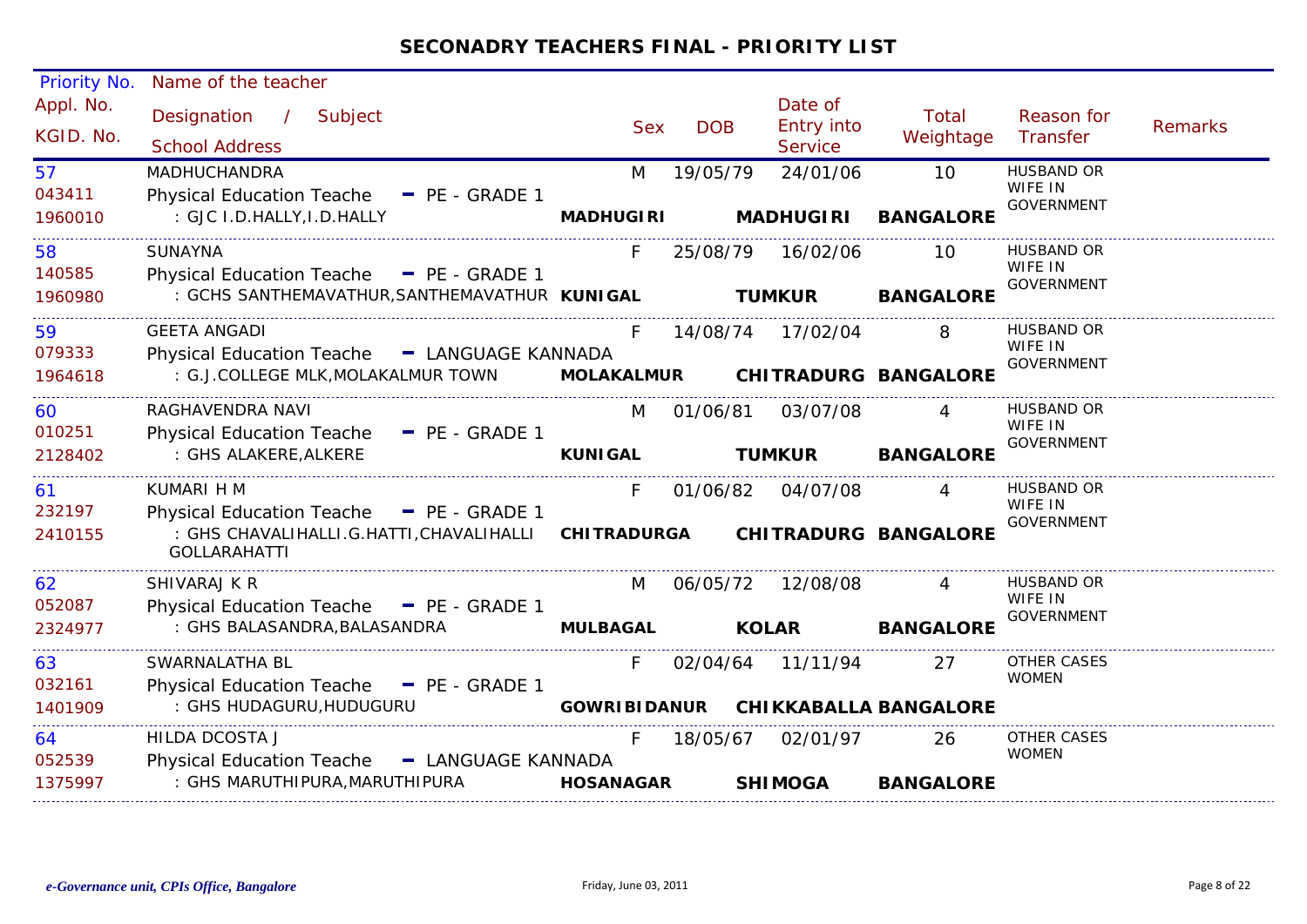| <b>Priority No.</b>    | Name of the teacher                                                               |                   |            |                                  |                              |                                    |                |
|------------------------|-----------------------------------------------------------------------------------|-------------------|------------|----------------------------------|------------------------------|------------------------------------|----------------|
| Appl. No.<br>KGID. No. | Designation / Subject<br><b>School Address</b>                                    | <b>Sex</b>        | <b>DOB</b> | Date of<br>Entry into<br>Service | Total<br>Weightage           | Reason for<br>Transfer             | <b>Remarks</b> |
| 65<br>242069           | <b>SUJATHA</b><br>Physical Education Teache - PE - GRADE 1                        | F.                | 30/06/72   | 27/06/97                         | 26                           | <b>OTHER CASES</b><br><b>WOMEN</b> |                |
| 1463531                | : GCHS K MATHIGHATTA, K.MATTHIGATTA                                               | <b>GUBBI</b>      |            | <b>TUMKUR</b>                    | <b>BANGALORE</b>             |                                    |                |
| 66<br>011184           | <b>LEELAK</b><br>Physical Education Teache - PE - GRADE 1                         | F.                |            | 10/12/70 23/07/97                | 26                           | OTHER CASES<br><b>WOMEN</b>        |                |
| 1428820                | : G HS THAVAREKERE,THAVAREKERE                                                    | <b>HOSAKOTE</b>   |            |                                  | <b>BANGALORE R BANGALORE</b> |                                    |                |
| 67                     | SHIVAMMA D N                                                                      | F.                |            | 01/08/64 26/06/97                | 24                           | OTHER CASES<br><b>WOMEN</b>        |                |
| 240528<br>1414311      | Physical Education Teache - PE - GRADE 1<br>: GHS AVINAHATTI, AVINAHATTI          | <b>HOLALKERE</b>  |            |                                  | <b>CHITRADURG BANGALORE</b>  |                                    |                |
| 68<br>013576           | GOPASHETTI SHRIDEVI<br>Physical Education Teache - PE - GRADE 1                   | F.                | 18/07/78   | 25/02/02                         | 18                           | <b>OTHER CASES</b><br><b>WOMEN</b> |                |
| 1933996                | : G HS MADABALU, MADABALU                                                         | <b>MAGADI</b>     |            |                                  | <b>RAMANAGARA BANGALORE</b>  |                                    |                |
| 69<br>228701           | SAVITHA K V<br>Physical Education Teache - PE - GRADE 1                           | F.                |            | 16/07/76 01/07/02                | 16                           | <b>OTHER CASES</b><br><b>WOMEN</b> |                |
| 1947533                | : GHS BILIKI,BILAKI                                                               | <b>SHIKARIPUR</b> |            | <b>SHIMOGA</b>                   | <b>BANGALORE</b>             |                                    |                |
| 70<br>040266           | MEENA KUMARI T N<br>Physical Education Teache - PE - GRADE 1                      | F.                |            | 25/02/71 26/02/99                | 14                           | OTHER CASES<br><b>WOMEN</b>        |                |
| 1619912                | : GJC GIRLS KUNIGAL W-6,KUNIGAL (TMC)<br>WARD 6                                   | <b>KUNIGAL</b>    |            | <b>TUMKUR</b>                    | <b>BANGALORE</b>             |                                    |                |
| 71<br>124866           | SAROJINI SIDDAPPA KADAPPANAVAR<br>Physical Education Teache - PE - GRADE 1        | $F =$             |            | 20/07/70 27/09/01                | 14                           | <b>OTHER CASES</b><br><b>WOMEN</b> |                |
| 1794025                | : GPUC ANAVERI, ANAVERI                                                           | <b>BHADRAVATI</b> |            | <b>SHIMOGA</b>                   | <b>BANGALORE</b>             |                                    |                |
| 72                     | RAMADEVI V                                                                        | F.                | 09/07/66   | 05/04/04                         | -12                          | <b>OTHER CASES</b><br><b>WOMEN</b> |                |
| 105947<br>1936456      | Physical Education Teache - PE - GRADE 1<br>: G HS SAMETHANAHALLI, SAMETHANAHALLI | <b>HOSAKOTE</b>   |            |                                  | <b>BANGALORE R BANGALORE</b> |                                    |                |
| 73                     | <b>MADHU S R</b>                                                                  | F.                |            | 16/03/82 29/01/04                | 10.5                         | OTHER CASES<br><b>WOMEN</b>        |                |
| 097334<br>1935851      | Physical Education Teache - PE - GRADE 1<br>: G HS SHIVANAHALLI, SHIVANAHALLI     | <b>KANAKAPURA</b> |            |                                  | <b>RAMANAGARA BANGALORE</b>  |                                    |                |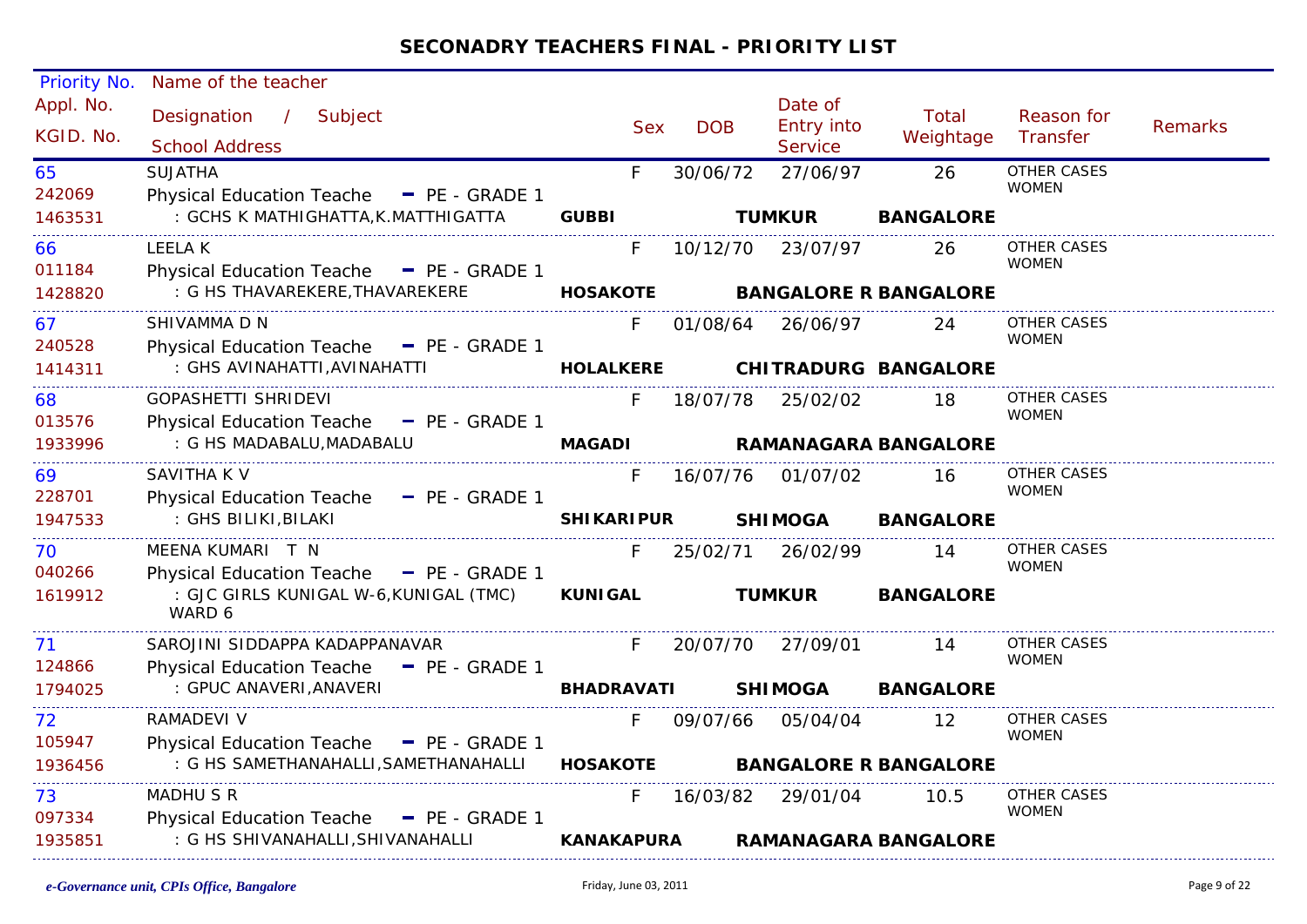| <b>Priority No.</b>    | Name of the teacher                                                           |                     |            |                                         |                    |                                    |                |
|------------------------|-------------------------------------------------------------------------------|---------------------|------------|-----------------------------------------|--------------------|------------------------------------|----------------|
| Appl. No.<br>KGID. No. | Designation /<br>Subject<br><b>School Address</b>                             | <b>Sex</b>          | <b>DOB</b> | Date of<br><b>Entry into</b><br>Service | Total<br>Weightage | Reason for<br>Transfer             | <b>Remarks</b> |
| 74<br>051602           | ASHWINI BK<br>Physical Education Teache - PE - GRADE 1                        | F.                  | 20/01/77   | 10/02/06                                | 8                  | <b>OTHER CASES</b><br><b>WOMEN</b> |                |
| 1937048                | : G HS(COM)ARALUMALLIGE, DODDA<br><b>BALLAPURA TOWN</b>                       |                     |            | DODDABALLAPURA BANGALORE R BANGALORE    |                    |                                    |                |
| 75<br>023851           | SAWETHA RADDER<br>Physical Education Teache - PE - GRADE 1                    |                     | 20/05/84   | 03/05/07                                |                    | OTHER CASES<br><b>WOMEN</b>        |                |
| 2265497                | : GCHS NONABURU, NONABURU                                                     | <b>THIRTHAHALLI</b> |            | <b>SHIMOGA</b>                          | <b>BANGALORE</b>   |                                    |                |
| 76<br>037007           | K THULASIMALA<br>Physical Education Teache - PE - GRADE 1                     |                     | 29/06/80   | 28/01/04                                |                    | <b>OTHER CASES</b><br><b>WOMEN</b> |                |
| 1953662                | : GJC BAGEPALLI, WARD NO: 10                                                  | <b>BAGEPALLY</b>    |            | <b>CHIKKABALLA BANGALORE</b>            |                    |                                    |                |
| 77<br>173003           | O K ARATHI<br>Physical Education Teache - PE - GRADE 1                        | F.                  | 12/02/73   | 30/01/04                                |                    | OTHER CASES<br><b>WOMEN</b>        |                |
| 1305220                | : GHS<br>JEEVANABHIMANAGARA, JEEVANBHIMANAGARA<br>BMP W                       | SOUTH4              |            | <b>BANGALORE S BANGALORE</b>            |                    |                                    |                |
| 78<br>064179           | SOWBHAGYA H C<br>Physical Education Teache - PE - GRADE 1                     | F.                  | 15/05/75   | 04/07/08                                | 4                  | OTHER CASES<br><b>WOMEN</b>        |                |
| 8001975                | : G HS(COMP) SHIVANAPURA, SHIVANAPURA                                         | <b>HOSAKOTE</b>     |            | <b>BANGALORE R BANGALORE</b>            |                    |                                    |                |
| 79<br>059054           | SRINIVASAGOWDA E<br>Physical Education Teache - PE - GRADE 1                  | M                   | 01/01/61   | 26/10/84                                | 43                 | <b>OFFICE BEARER</b>               |                |
| 1722593                | : GIRLS GOVT HIGH SCHOOL, MULBAGAL                                            | <b>MULBAGAL</b>     |            | <b>KOLAR</b>                            | <b>BANGALORE</b>   |                                    |                |
| 80                     | <b>BYRAPPA K</b>                                                              | M                   | 01/06/61   | 10/02/87                                | 27                 | OFFICE BEARER                      |                |
| 235960<br>1194104      | Physical Education Teache - PE - GRADE 1<br>: G.COM.H S HALVARTHY, HALUVARTHI |                     |            | DAVANAGERE(N) DAVANAGERE BANGALORE      |                    |                                    |                |
| 81<br>244146           | SRINIVASAGOWDA E<br>Physical Education Teache - PE - GRADE 1                  | M                   | 01/01/61   | 13/06/95                                | 23                 | <b>OFFICE BEARER</b>               |                |
| 1722593                | : GJC MULBAGAL, MULBAGAL                                                      | <b>MULBAGAL</b>     |            | <b>KOLAR</b>                            | <b>BANGALORE</b>   |                                    |                |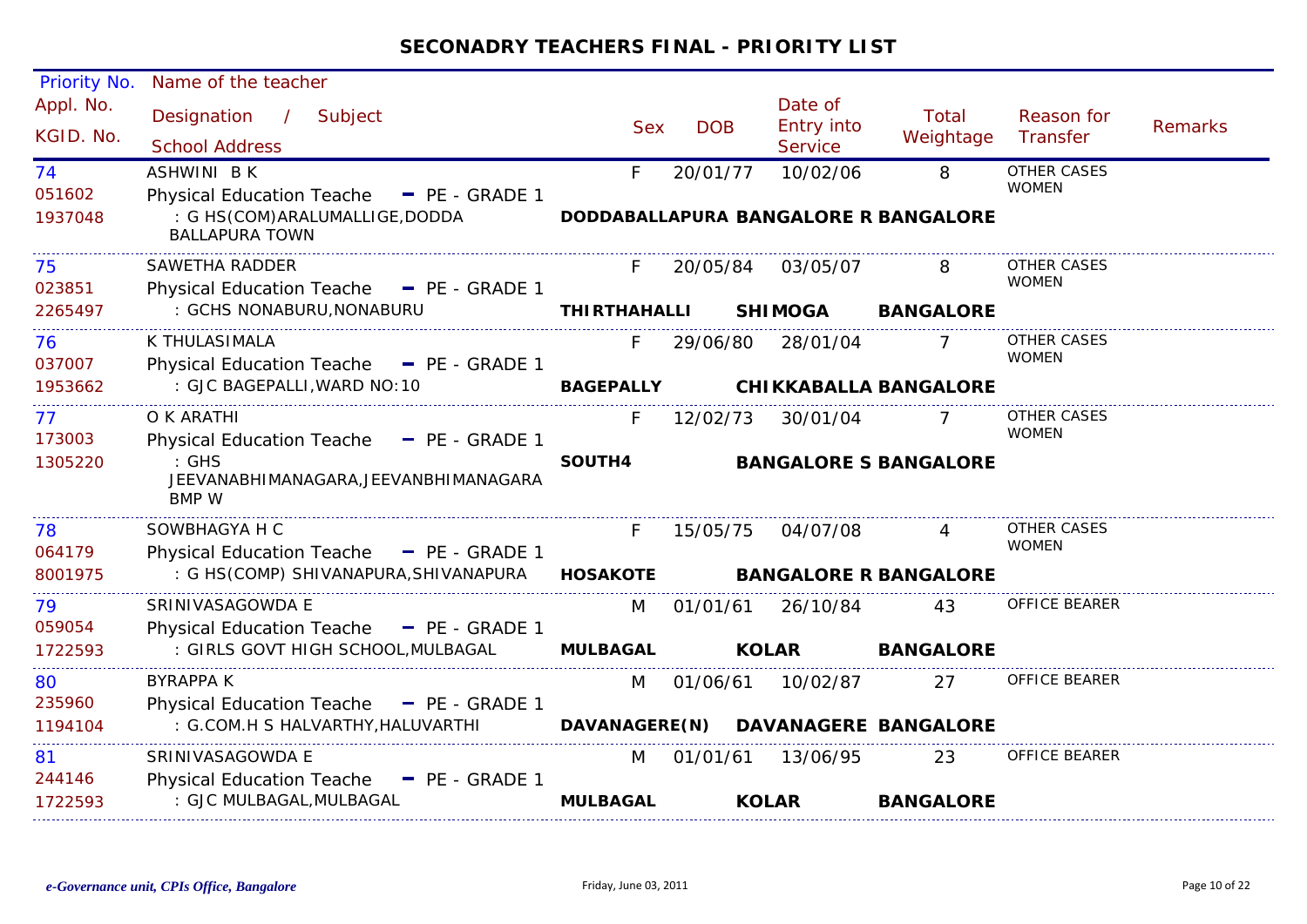| Priority No.           | Name of the teacher                               |                     |            |              |                                                |                              |                        |                |
|------------------------|---------------------------------------------------|---------------------|------------|--------------|------------------------------------------------|------------------------------|------------------------|----------------|
| Appl. No.<br>KGID. No. | Designation /<br>Subject<br><b>School Address</b> | <b>Sex</b>          | <b>DOB</b> |              | Date of<br><b>Entry into</b><br><b>Service</b> | Total<br>Weightage           | Reason for<br>Transfer | <b>Remarks</b> |
| 82                     | RAMULU P T                                        | M                   | 04/06/57   |              | 01/02/82                                       | 56                           | OTHER CASES MEN        |                |
| 026444                 | Physical Education Teache - PE - GRADE 1          |                     |            |              |                                                |                              |                        |                |
| 715914                 | : G.H.S BANDRAVI, J.B. HALLI                      | <b>MOLAKALMUR</b>   |            |              |                                                | <b>CHITRADURG BANGALORE</b>  |                        |                |
| 83                     | G RUDRASWAMY                                      | M                   | 25/08/54   |              | 27/10/78                                       | 55                           | OTHER CASES MEN        |                |
| 058088                 | Physical Education Teache - PE- GRADE 2           |                     |            |              |                                                |                              |                        |                |
| 599152                 | : GCHS KANNANGI, KANNANGI                         | <b>THIRTHAHALLI</b> |            |              | <b>SHIMOGA</b>                                 | <b>BANGALORE</b>             |                        |                |
| 84                     | KAMBAIAH R                                        | M                   | 03/04/63   |              | 23/01/84                                       | 52                           | OTHER CASES MEN        |                |
| 165967                 | Physical Education Teache - PE- GRADE 2           |                     |            |              |                                                |                              |                        |                |
| 759066                 | : G JC DEVALAPURA, DEVALAPURA                     | <b>HOSAKOTE</b>     |            |              |                                                | <b>BANGALORE R BANGALORE</b> |                        |                |
| 85                     | SHANKARAPPA G                                     | M                   | 10/12/58   |              | 28/02/87                                       | 48                           | OTHER CASES MEN        |                |
| 004648                 | Physical Education Teache - PE - GRADE 1          |                     |            |              |                                                |                              |                        |                |
| 1130284                | : GHS DODDA AGRAHARA, DODDAAGRAHARA               | <b>SIRA</b>         |            |              | <b>MADHUGIRI</b>                               | <b>BANGALORE</b>             |                        |                |
| 86                     | CHALUVARAJU NG                                    | M                   | 15/06/62   |              | 03/09/85                                       | 46                           | OTHER CASES MEN        |                |
| 017039                 | Physical Education Teache - PE- GRADE 2           |                     |            |              |                                                |                              |                        |                |
| 833966                 | : G.H.S.GOOLLIHATTI, GOOLLIHATTI                  | <b>HOSADURGA</b>    |            |              |                                                | <b>CHITRADURG BANGALORE</b>  |                        |                |
| 87                     | M C AMRUTHALINGAIAH                               | M                   |            |              | 02/01/61 17/11/88                              | 44                           | OTHER CASES MEN        |                |
| 091301                 | Physical Education Teache - PE- GRADE 2           |                     |            |              |                                                |                              |                        |                |
| 1068427                | : GJC - BILICHODU, BILICHODU                      | <b>JAGALUR</b>      |            |              |                                                | <b>DAVANAGERE BANGALORE</b>  |                        |                |
| 88                     | MUNIREDDY M                                       | M                   | 22/07/58   |              | 02/01/86                                       | 43                           | OTHER CASES MEN        |                |
| 212773                 | Physical Education Teache - PE - GRADE 1          |                     |            |              |                                                |                              |                        |                |
| 1149172                | : BEO, SRINIVASAPUR, BEO, SRINIVASAPUR            | <b>SRINIVASAPUR</b> |            | <b>KOLAR</b> |                                                | <b>BANGALORE</b>             |                        |                |
| 89                     | T KESHAVAMURTHY                                   | M                   | 26/06/62   |              | 04/10/88                                       | 42                           | OTHER CASES MEN        |                |
| 023864                 | Physical Education Teache - PE- GRADE 2           |                     |            |              |                                                |                              |                        |                |
| 1160470                | : GHS.P MAHADDEVAURA, MAHADDEVAPURA               | <b>CHALLAKERE</b>   |            |              |                                                | <b>CHITRADURG BANGALORE</b>  |                        |                |
| 90                     | A R MURUGENDRAPPA                                 | M                   | 15/06/64   |              | 23/12/89                                       | 40                           | OTHER CASES MEN        |                |
| 071550                 | Physical Education Teache - PE- GRADE 2           |                     |            |              |                                                |                              |                        |                |
| 1176222                | : Govt TTI, TALUK SORAB,                          | <b>SORAB</b>        |            |              | <b>SHIMOGA</b>                                 | <b>BANGALORE</b>             |                        |                |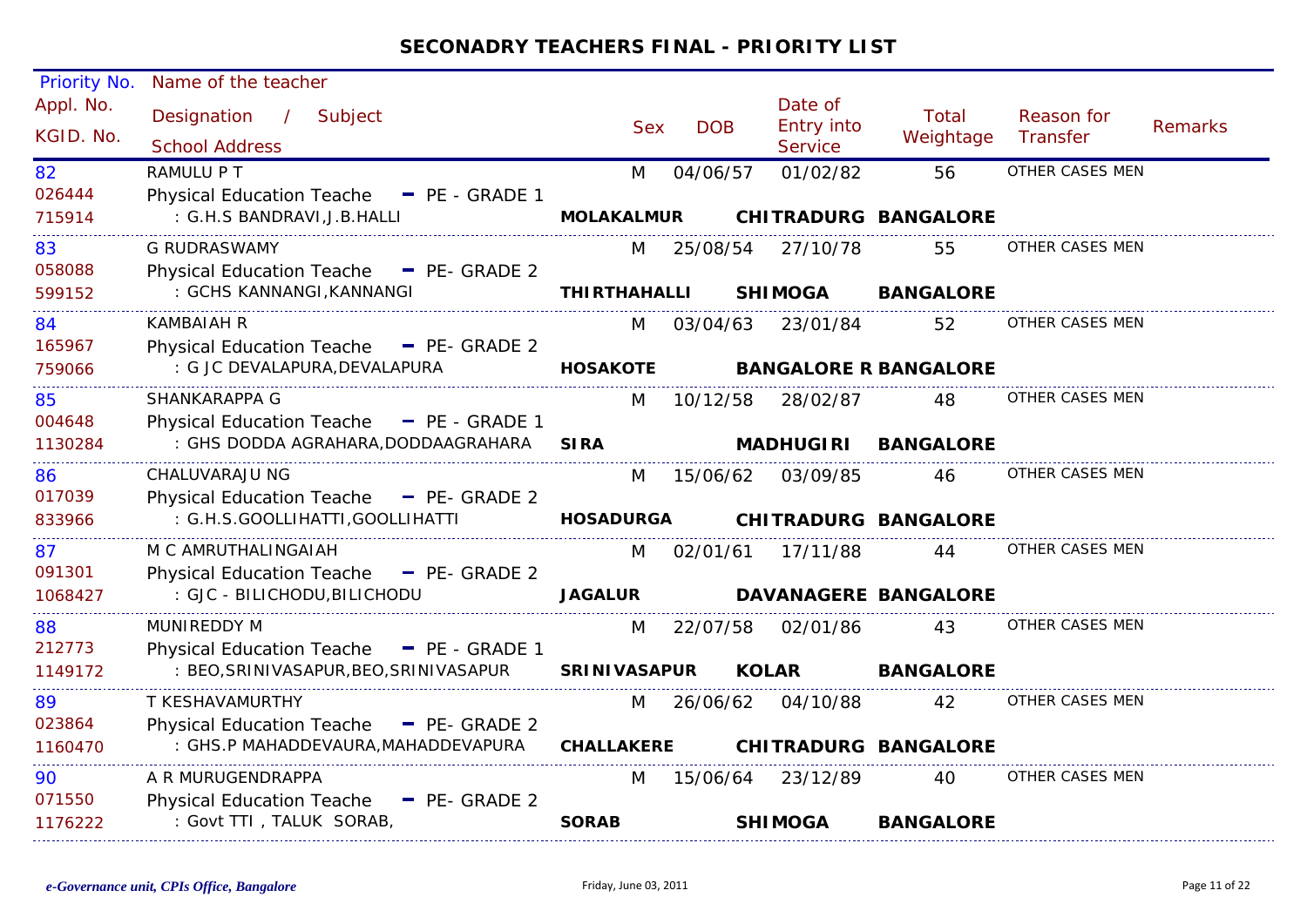| Priority No.           | Name of the teacher                                                                   |                    |            |                                         |                                      |                        |                |
|------------------------|---------------------------------------------------------------------------------------|--------------------|------------|-----------------------------------------|--------------------------------------|------------------------|----------------|
| Appl. No.<br>KGID. No. | Designation<br>$\frac{1}{2}$<br>Subject<br><b>School Address</b>                      | <b>Sex</b>         | <b>DOB</b> | Date of<br><b>Entry into</b><br>Service | Total<br>Weightage                   | Reason for<br>Transfer | <b>Remarks</b> |
| 91                     | NARAYANA K                                                                            | M                  | 24/01/59   | 20/02/91                                | 38                                   | OTHER CASES MEN        |                |
| 132261<br>1130497      | <b>Physical Education Teache</b><br>$-$ PE - GRADE 1<br>: GHS VADDAGERE, VADDAGERE    | <b>KORATAGERE</b>  |            | <b>MADHUGIRI</b>                        | <b>BANGALORE</b>                     |                        |                |
|                        |                                                                                       |                    |            |                                         |                                      |                        |                |
| 92                     | PARASHURAMAPPA M E                                                                    | M                  | 11/07/59   | 03/10/92                                | 38                                   | OTHER CASES MEN        |                |
| 133076<br>1166069      | Physical Education Teache - PE - GRADE 1<br>: GJC<br>VISHWANATHAPURA, VISHWANATHAPURA | <b>DEVANAHALLI</b> |            |                                         | <b>BANGALORE R BANGALORE</b>         |                        |                |
| 93                     | <b>VENKATESHA K</b>                                                                   | M                  | 21/05/62   | 20/02/91                                | 37                                   | OTHER CASES MEN        |                |
| 235976                 | Physical Education Teache - PE - GRADE 1                                              |                    |            |                                         |                                      |                        |                |
| 1129804                | : GOVT PU COLLEGE JAGALUR, JAG WARD NO 11 JAGALUR                                     |                    |            |                                         | <b>DAVANAGERE BANGALORE</b>          |                        |                |
| 94                     | SRISHLYAPPA K                                                                         | M                  | 20/09/62   | 28/09/92                                | 34                                   | OTHER CASES MEN        |                |
| 101232                 | <b>Physical Education Teache</b><br>$P_{E}$ - GRADE 1                                 |                    |            |                                         |                                      |                        |                |
| 1131475                | : GHS IKKANUR, IKKANUR                                                                | <b>HIRIYUR</b>     |            |                                         | <b>CHITRADURG BANGALORE</b>          |                        |                |
| 95                     | CHIKKANNA                                                                             | M                  | 10/05/61   | 09/04/94                                | 34                                   | OTHER CASES MEN        |                |
| 038774                 | Physical Education Teache - PE- GRADE 2                                               |                    |            |                                         |                                      |                        |                |
| 1051961                | : GHS CHELUR, CHELUR                                                                  | <b>BAGEPALLY</b>   |            |                                         | <b>CHIKKABALLA BANGALORE</b>         |                        |                |
| 96                     | SREENIVASAPPA                                                                         | M                  | 22/03/59   | 03/09/85                                | 33                                   | OTHER CASES MEN        |                |
| 086769                 | Physical Education Teache - PE - GRADE 1                                              |                    |            |                                         |                                      |                        |                |
| 1148695                | : GJC CHICKABALLAPUR, WARD NO: 21                                                     |                    |            |                                         | CHIKKABALLAPUR CHIKKABALLA BANGALORE |                        |                |
| 97                     | MANOHARA D                                                                            | M                  | 05/04/61   | 19/02/91                                | 33                                   | OTHER CASES MEN        |                |
| 095047                 | Physical Education Teache - PE - GRADE 1                                              |                    |            |                                         |                                      |                        |                |
| 1148067                | : GHS KANNAMANGALA, KANNAMANGALA                                                      | SOUTH4             |            |                                         | <b>BANGALORE S BANGALORE</b>         |                        |                |
| 98                     | SHIVALINGAIAH K                                                                       | M                  | 15/03/58   | 08/06/85                                | 32                                   | OTHER CASES MEN        |                |
| 009207                 | Physical Education Teache - PE - GRADE 1                                              |                    |            |                                         |                                      |                        |                |
| 738968                 | : GJC MASKAL, MASKAL                                                                  | <b>TUMKUR</b>      |            | <b>TUMKUR</b>                           | <b>BANGALORE</b>                     |                        |                |
| 99                     | <b>RANGAPPA G</b>                                                                     | M                  | 01/06/63   | 16/09/93                                | 32                                   | OTHER CASES MEN        |                |
| 025819                 | Physical Education Teache - PE - GRADE 1                                              |                    |            |                                         |                                      |                        |                |
| 1239921                | : G.HS.AMBALAGERE, AMBALAGERE                                                         | <b>HIRIYUR</b>     |            |                                         | <b>CHITRADURG BANGALORE</b>          |                        |                |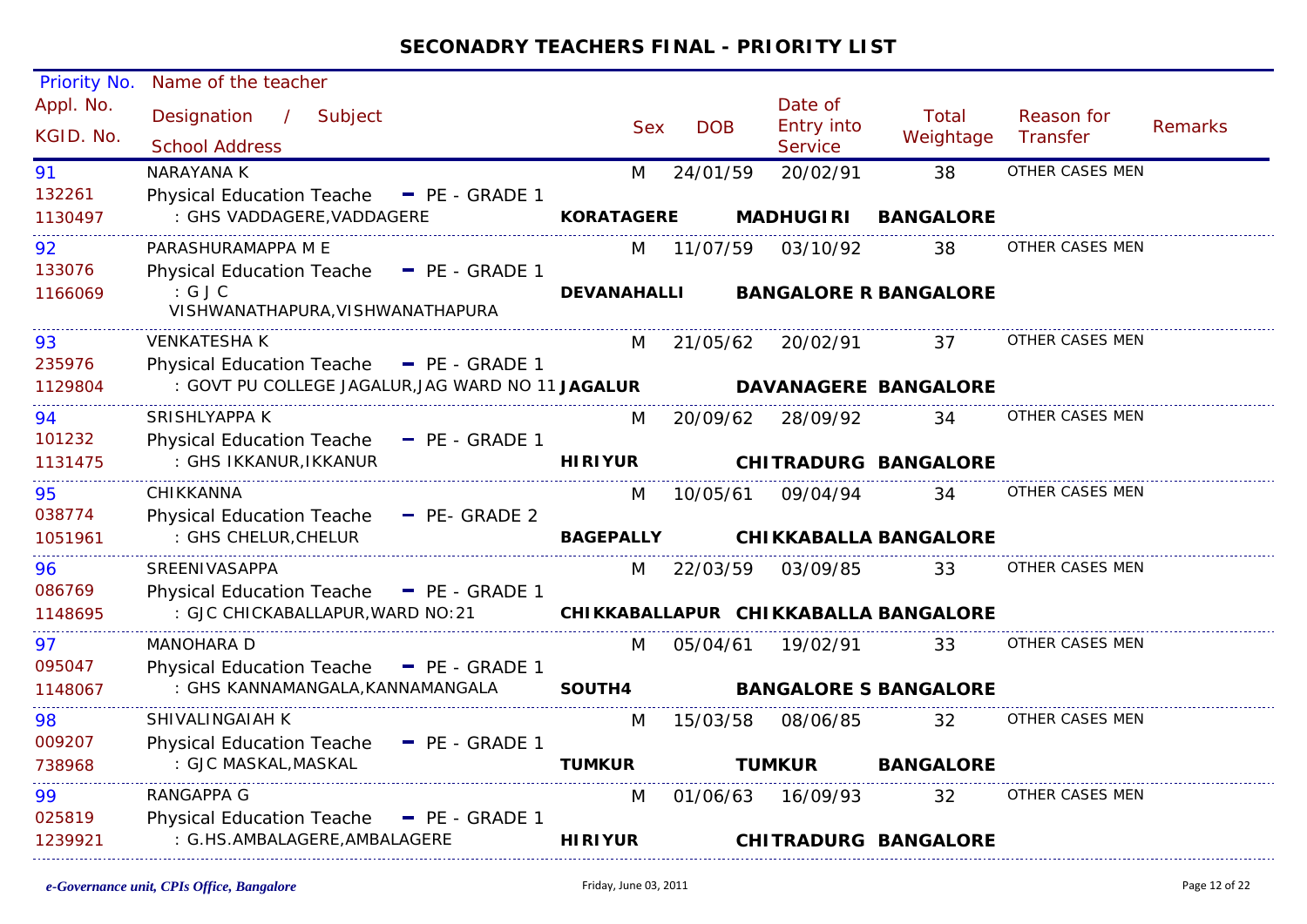| Priority No.           | Name of the teacher                                                                                   |                     |            |                                         |                              |                               |                |
|------------------------|-------------------------------------------------------------------------------------------------------|---------------------|------------|-----------------------------------------|------------------------------|-------------------------------|----------------|
| Appl. No.<br>KGID. No. | Designation<br>$\overline{1}$<br>Subject<br><b>School Address</b>                                     | <b>Sex</b>          | <b>DOB</b> | Date of<br><b>Entry into</b><br>Service | Total<br>Weightage           | Reason for<br><b>Transfer</b> | <b>Remarks</b> |
| 100                    | SHANMUKHAPPA H E                                                                                      | M                   | 02/07/58   | 20/07/94                                | 32                           | OTHER CASES MEN               |                |
| 059565<br>1372262      | <b>Physical Education Teache</b><br>- PE - GRADE 1<br>: GPUC BARUR, BARUR                             | <b>SAGAR</b>        |            | <b>SHIMOGA</b>                          | <b>BANGALORE</b>             |                               |                |
| 101                    | MURAB HUSSAIN MEERA SAB                                                                               | M                   | 24/04/58   | 21/07/94                                | 32                           | OTHER CASES MEN               |                |
| 129093<br>1371514      | <b>Physical Education Teache</b><br>$-$ PE - GRADE 1<br>: NETAJI SCB GHS<br>HUNASEKATTE, HUNASEKATTE  | <b>BHADRAVATI</b>   |            | <b>SHIMOGA</b>                          | <b>BANGALORE</b>             |                               |                |
| 102<br>098991          | HANUMANTHARAYAPPA B S<br><b>Physical Education Teache</b><br>$-$ PE - GRADE 1                         | M                   | 26/09/64   | 21/07/94                                | 32                           | OTHER CASES MEN               |                |
| 1288771                | : GJC PURAVARA, PURAVARA                                                                              | <b>MADHUGIRI</b>    |            | <b>MADHUGIRI</b>                        | <b>BANGALORE</b>             |                               |                |
| 103                    | <b>CHANDRAMOWLI G S</b>                                                                               | M                   | 01/06/59   | 23/07/94                                | 32                           | OTHER CASES MEN               |                |
| 013587<br>1317937      | <b>Physical Education Teache</b><br>$\blacksquare$ PE - GRADE 1<br>: G HS VAGATA, VAGATA              | <b>HOSAKOTE</b>     |            |                                         | <b>BANGALORE R BANGALORE</b> |                               |                |
| 104                    | <b>GOPALGOWDA S</b>                                                                                   | M                   | 18/06/62   | 23/07/94                                | 32                           | OTHER CASES MEN               |                |
| 089927<br>1305806      | <b>Physical Education Teache</b><br>$-$ PE- GRADE 2<br>: GOVT COMPOSITE HIGH SCHOOL<br>KAKOLU, KAKOLU | NORTH4              |            | <b>BANGALORE</b>                        | <b>BANGALORE</b>             |                               |                |
| 105                    | NAGARAJAPPA K                                                                                         | M                   | 12/03/66   | 26/07/94                                | 32                           | OTHER CASES MEN               |                |
| 026234<br>1315679      | Physical Education Teache - PE - GRADE 1<br>: GOVT COMP. H.S KABBUR, KABBUR                           | DAVANAGERE(S)       |            |                                         | <b>DAVANAGERE BANGALORE</b>  |                               |                |
| 106                    | KENCHAVEERAPPA N K                                                                                    | M                   | 22/10/61   | 29/07/94                                | 32                           | OTHER CASES MEN               |                |
| 177888<br>1280217      | $P_{E}$ - GRADE 1<br><b>Physical Education Teache</b><br>: GHS KURUDI, KURUDI                         | <b>GOWRIBIDANUR</b> |            |                                         | <b>CHIKKABALLA BANGALORE</b> |                               |                |
| 107                    | CHIDANANDASWAMY                                                                                       | M                   | 10/06/70   | 01/08/94                                | 32                           | OTHER CASES MEN               |                |
| 101085<br>129730       | Physical Education Teache - PE - GRADE 1<br>: GOVT HS. MD.KOTE, MADAKARINAIKANA<br><b>KOTE</b>        | <b>HIRIYUR</b>      |            |                                         | <b>CHITRADURG BANGALORE</b>  |                               |                |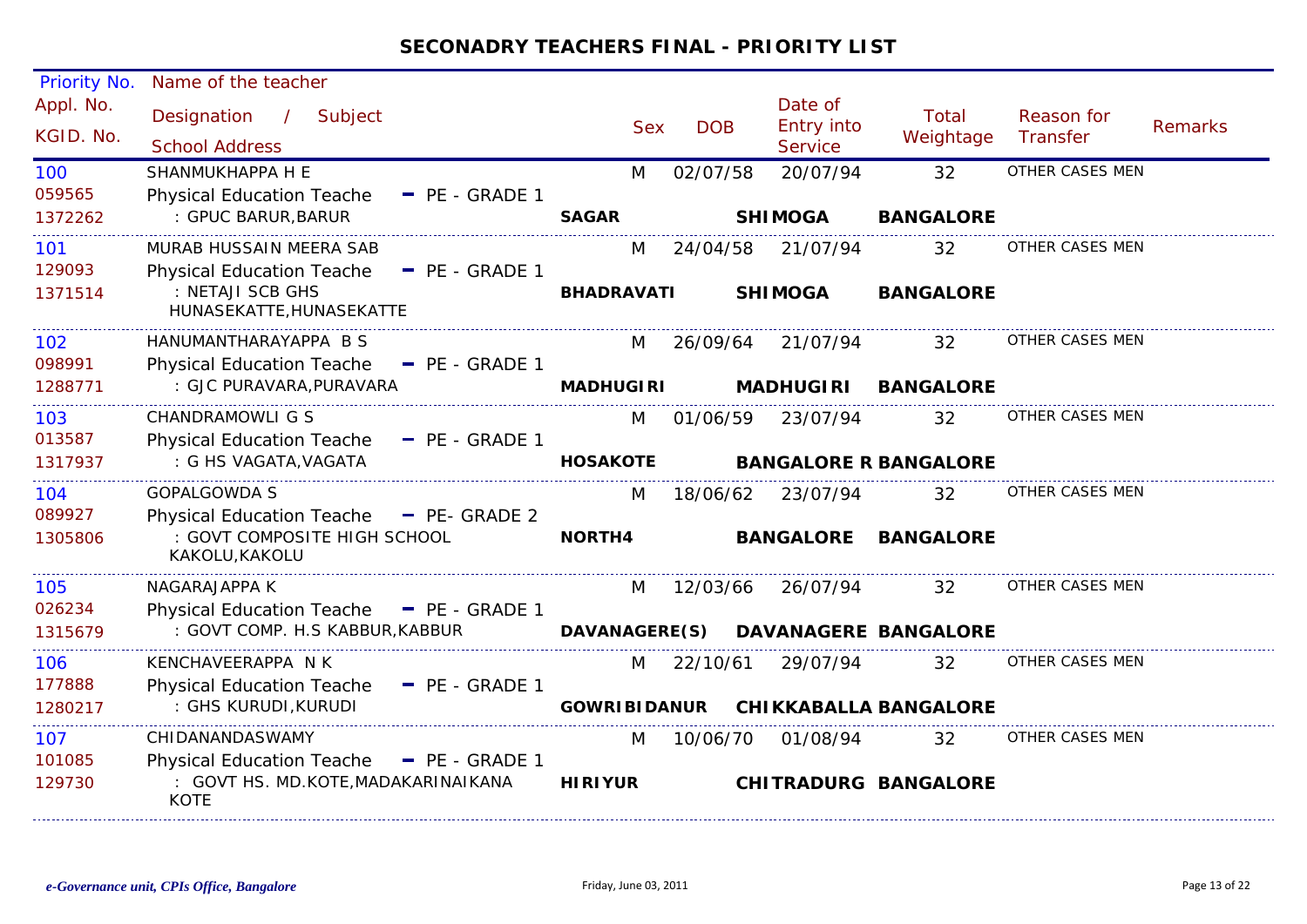| Priority No.           | Name of the teacher                                                           |                   |            |                                                |                                      |                        |                |
|------------------------|-------------------------------------------------------------------------------|-------------------|------------|------------------------------------------------|--------------------------------------|------------------------|----------------|
| Appl. No.<br>KGID. No. | Designation /<br>Subject<br><b>School Address</b>                             | <b>Sex</b>        | <b>DOB</b> | Date of<br><b>Entry into</b><br><b>Service</b> | Total<br>Weightage                   | Reason for<br>Transfer | <b>Remarks</b> |
| 108<br>080460          | LOKESHAPPA K M<br><b>Physical Education Teache</b><br>$P_{E}$ - GRADE 1       | M                 | 08/08/61   | 15/11/94                                       | 32                                   | OTHER CASES MEN        |                |
| 1371759                | : GHS NAGARA, NAGARA                                                          | <b>HOSANAGAR</b>  |            | <b>SHIMOGA</b>                                 | <b>BANGALORE</b>                     |                        |                |
| 109<br>077401          | DEVEERAPPA R S<br>Physical Education Teache - PE - GRADE 1                    | M                 |            | 02/07/62 15/11/94                              | 32                                   | OTHER CASES MEN        |                |
| 1311398                | : GGHS - NALLURU, NALLURU                                                     | <b>CHANNAGIRI</b> |            |                                                | <b>DAVANAGERE BANGALORE</b>          |                        |                |
| 110<br>034965          | K H GANESHAPPA<br>Physical Education Teache - PE - GRADE 1                    | M                 | 14/06/61   | 16/11/94                                       | 32                                   | OTHER CASES MEN        |                |
| 1177933                | : GJC - BANNIKODU, BANNIKODU                                                  | <b>HARIHARA</b>   |            |                                                | <b>DAVANAGERE BANGALORE</b>          |                        |                |
| 111<br>050298          | VISHWANATH GOUDAR<br>Physical Education Teache - PE- GRADE 2                  | M                 | 01/07/62   | 15/07/94                                       | 30                                   | OTHER CASES MEN        |                |
| 1317956                | : G HS TUBAGERE, TUBUGERE                                                     |                   |            |                                                | DODDABALLAPURA BANGALORE R BANGALORE |                        |                |
| 112<br>118640          | SRINIVASA H                                                                   | M                 | 08/04/67   | 20/07/94                                       | 30                                   | OTHER CASES MEN        |                |
| 1278829                | Physical Education Teache - PE - GRADE 1<br>: G.J.C.D.T. VATTI, D.T. VATTI    | <b>HOSADURGA</b>  |            |                                                | <b>CHITRADURG BANGALORE</b>          |                        |                |
| 113<br>064774          | H P SHIVALINGAPPA<br>Physical Education Teache - PE - GRADE 1                 | M                 |            | 01/10/63 21/07/94                              | 30                                   | OTHER CASES MEN        |                |
| 1289217                | : GHS KAREKATTE, KAREKATTE                                                    | <b>CHANNAGIRI</b> |            |                                                | <b>DAVANAGERE BANGALORE</b>          |                        |                |
| 114<br>044279          | KAKI MALLAIAH                                                                 | M                 |            | 24/07/64 21/07/94                              | 30.                                  | OTHER CASES MEN        |                |
| 1990451                | Physical Education Teache - PE - GRADE 1<br>: GHS BUKKAPATTANA, BUKKAPATNA    | <b>KORATAGERE</b> |            | <b>MADHUGIRI</b>                               | <b>BANGALORE</b>                     |                        |                |
| 115                    | PRAKASH C H                                                                   | M                 | 01/06/66   | 21/07/94                                       | 30                                   | OTHER CASES MEN        |                |
| 130309<br>1402528      | Physical Education Teache - PE - GRADE 1<br>: GHS DODDACHELLUR, DODDA CHELLUR | <b>CHALLAKERE</b> |            |                                                | <b>CHITRADURG BANGALORE</b>          |                        |                |
| 116<br>098329          | K BALACHANDRA RAO<br>Physical Education Teache - PE - GRADE 1                 | M                 | 20/01/65   | 22/07/94                                       | 30                                   | OTHER CASES MEN        |                |
| 1311369                | : GHS KANUGODU, KANAGODU                                                      | <b>HOSANAGAR</b>  |            | <b>SHIMOGA</b>                                 | <b>BANGALORE</b>                     |                        |                |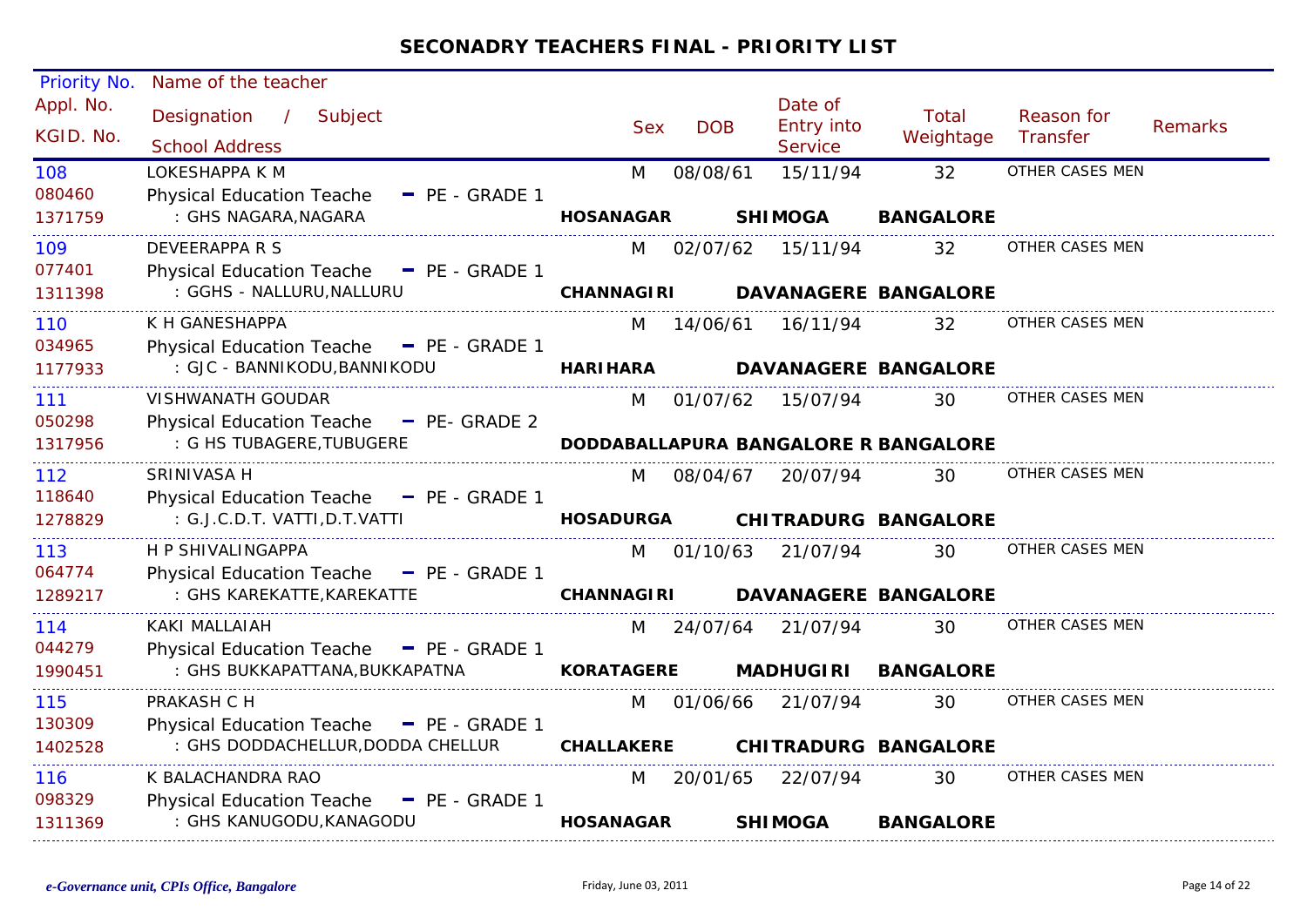| Priority No.             | Name of the teacher                                                                                        |                         |            |                                  |                                    |                        |                |
|--------------------------|------------------------------------------------------------------------------------------------------------|-------------------------|------------|----------------------------------|------------------------------------|------------------------|----------------|
| Appl. No.<br>KGID. No.   | Designation<br>Subject<br>$\sqrt{2}$<br><b>School Address</b>                                              | <b>Sex</b>              | <b>DOB</b> | Date of<br>Entry into<br>Service | Total<br>Weightage                 | Reason for<br>Transfer | <b>Remarks</b> |
| 117                      | S MUSTHAFA                                                                                                 | M                       | 01/06/64   | 28/10/94                         | 30                                 | OTHER CASES MEN        |                |
| 242291<br>1265783        | <b>Physical Education Teache</b><br>$P_{E}$ - GRADE 1<br>: GJC - MALEBENNURU, MALEBENNURU                  | <b>HARIHARA</b>         |            |                                  | <b>DAVANAGERE BANGALORE</b>        |                        |                |
| 118                      | <b>RAMESHBABU B</b>                                                                                        | M                       | 11/12/63   | 09/11/94                         | 30                                 | OTHER CASES MEN        |                |
| 165148<br>1280303        | Physical Education Teache - PE - GRADE 1<br>: COMPOSIT GOVT HIGH SCHOOL, N VA, N<br>VADDAHALLI             | <b>MULBAGAL</b>         |            | <b>KOLAR</b>                     | <b>BANGALORE</b>                   |                        |                |
| 119                      | <b>GAJENDRAPPA K L</b>                                                                                     | M                       | 24/07/62   | 11/11/94                         | 30                                 | OTHER CASES MEN        |                |
| 232368<br>1279349        | Physical Education Teache - PE - GRADE 1<br>: GPUC HOLEHONNUR, HOLEHONNURU                                 | <b>BHADRAVATI</b>       |            | <b>SHIMOGA</b>                   | <b>BANGALORE</b>                   |                        |                |
| 120<br>177519<br>1280273 | R MAHESWARAPPA<br>Physical Education Teache - PE - GRADE 1<br>: GHS GOWRASAMUDRA, GOWRASAMUDRA             | M<br><b>CHALLAKERE</b>  | 29/03/63   | 12/11/94                         | 30<br><b>CHITRADURG BANGALORE</b>  | OTHER CASES MEN        |                |
| 121<br>122744<br>1278758 | K M LOKAPPA<br>Physical Education Teache - PE - GRADE 1<br>: GHS -<br>YARECHIKKANAHALLI, YARACHIKKANAHALLI | M<br><b>HONNALI</b>     | 16/07/64   | 16/11/94                         | 30<br><b>DAVANAGERE BANGALORE</b>  | OTHER CASES MEN        |                |
| 122<br>012068<br>2360627 | K N RAMAKRISHNA<br>Physical Education Teache - PE- GRADE 2<br>: GHS THIMMASANDRA E, THIMMASANDRA E         | M<br><b>SIDLAGHATTA</b> | 22/12/59   | 21/11/95                         | 30<br><b>CHIKKABALLA BANGALORE</b> | OTHER CASES MEN        |                |
| 123<br>128137<br>137591  | YENKYANAIK L<br><b>Physical Education Teache</b><br>$P_{E}$ - GRADE 1<br>: GPUC ANAVATTI, ANAVATTI         | M<br><b>SORAB</b>       | 09/04/73   | 07/01/97<br><b>SHIMOGA</b>       | 28<br><b>BANGALORE</b>             | OTHER CASES MEN        |                |
| 124<br>110079<br>1375877 | <b>KAMALAKAR D</b><br><b>Physical Education Teache</b><br>- PE - GRADE 1<br>: GHS KODURU, KODUR            | M<br><b>HOSANAGAR</b>   | 18/02/68   | 07/02/97<br><b>SHIMOGA</b>       | 28<br><b>BANGALORE</b>             | OTHER CASES MEN        |                |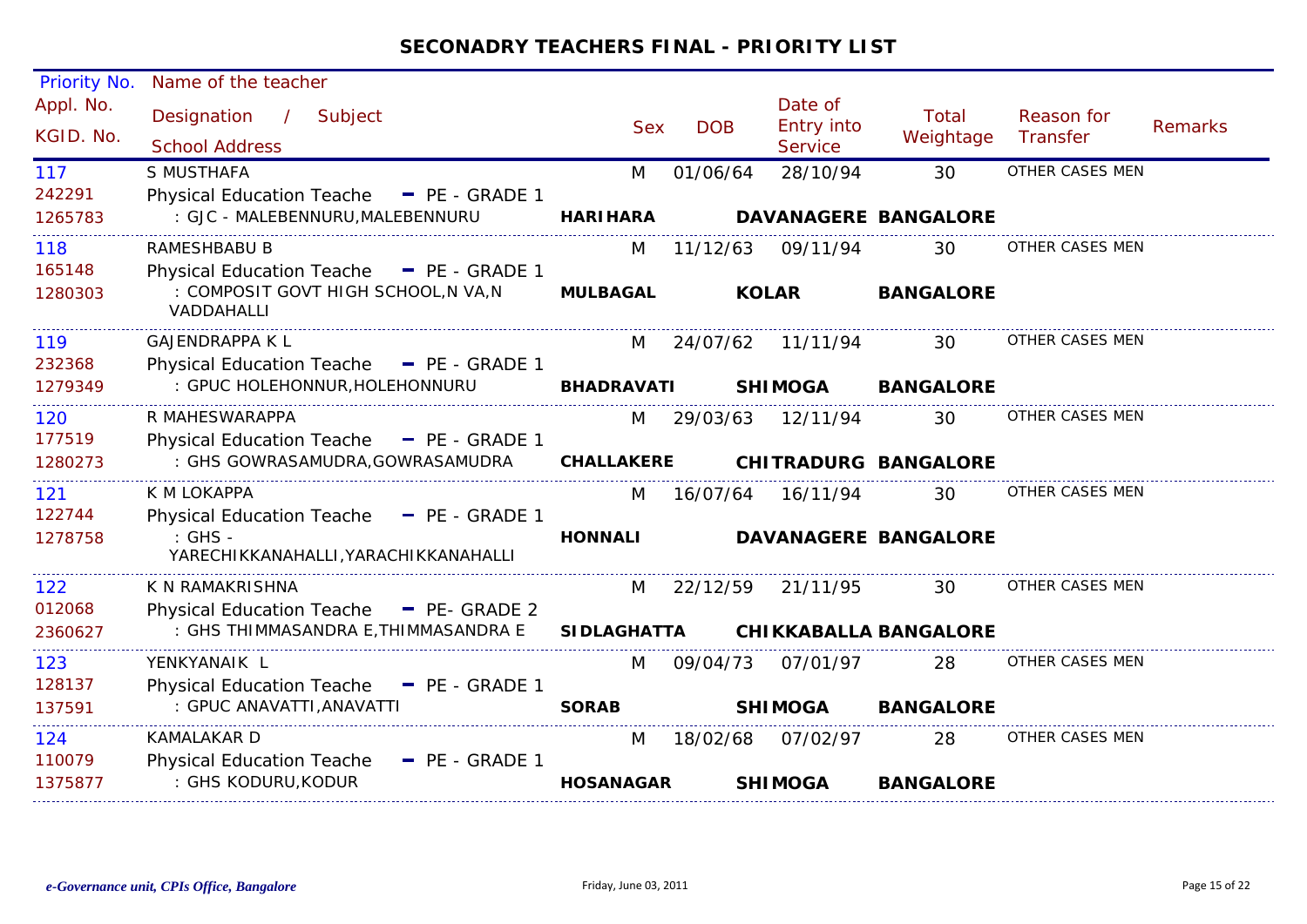| Priority No.           | Name of the teacher                                                                              |                      |            |                                                |                                      |                        |                |
|------------------------|--------------------------------------------------------------------------------------------------|----------------------|------------|------------------------------------------------|--------------------------------------|------------------------|----------------|
| Appl. No.<br>KGID. No. | Designation<br>$\mathcal{L}$<br>Subject<br><b>School Address</b>                                 | <b>Sex</b>           | <b>DOB</b> | Date of<br><b>Entry into</b><br><b>Service</b> | Total<br>Weightage                   | Reason for<br>Transfer | <b>Remarks</b> |
| 125                    | <b>DEVENDRA Y R</b>                                                                              | M                    | 06/03/66   | 29/07/94                                       | 27.5                                 | OTHER CASES MEN        |                |
| 182499<br>1277752      | <b>Physical Education Teache</b><br>- PE - GRADE 1<br>: GHS DIBBUR, DIBBUR                       |                      |            |                                                | CHIKKABALLAPUR CHIKKABALLA BANGALORE |                        |                |
| 126                    | PRABHAKAR K R                                                                                    | M                    | 24/05/55   | 02/08/85                                       | 26                                   | OTHER CASES MEN        |                |
| 176630<br>693705       | Physical Education Teache - PE - GRADE 1<br>: GHS ARABIKOTHANUR, ARABHIKOTHANUR                  | <b>KOLAR</b>         |            | <b>KOLAR</b>                                   | <b>BANGALORE</b>                     |                        |                |
| 127                    | K SHANMUKHAPPA                                                                                   | M                    | 20/06/70   | 12/02/97                                       | 26                                   | OTHER CASES MEN        |                |
| 209163<br>1393525      | Physical Education Teache - PE - GRADE 1<br>: GHS-KUNCHUR, KUNCHOORU                             | <b>HARAPANAHALLI</b> |            |                                                | <b>DAVANAGERE BANGALORE</b>          |                        |                |
| 128                    | PUTTAPPA S T                                                                                     | M                    | 20/07/66   | 14/07/97                                       | 26                                   | OTHER CASES MEN        |                |
| 037559<br>1462554      | Physical Education Teache - PE - GRADE 1<br>: Sri Murarjidesai Resi S Bedathur, BEDATHUR         | <b>MADHUGIRI</b>     |            | <b>MADHUGIRI</b>                               | <b>BANGALORE</b>                     |                        |                |
| 129                    | GANGADHARAIAH                                                                                    | M                    | 01/06/63   | 27/11/97                                       | 24                                   | OTHER CASES MEN        |                |
| 024613<br>1462543      | Physical Education Teache - PE - GRADE 1<br>: GPUC BHAKTHARAHALLI, BHAKTHARAHALLY                | <b>KUNIGAL</b>       |            | <b>TUMKUR</b>                                  | <b>BANGALORE</b>                     |                        |                |
| 130                    | THIPPESWAMY J K                                                                                  | M                    | 19/06/64   | 16/12/97                                       | 24.                                  | OTHER CASES MEN        |                |
| 135143<br>1389916      | <b>Physical Education Teache</b><br>$\blacksquare$ PE- GRADE 2<br>: GHS MARADIHALLI, MARADIHALLI | <b>HIRIYUR</b>       |            |                                                | <b>CHITRADURG BANGALORE</b>          |                        |                |
| 131                    | JAGADEESH N                                                                                      | M                    | 25/06/61   | 28/10/98                                       | 24                                   | OTHER CASES MEN        |                |
| 163113<br>1564595      | Physical Education Teache - PE - GRADE 1<br>: GHS-DURVIGERE, DURVIGERE                           | <b>CHANNAGIRI</b>    |            |                                                | <b>DAVANAGERE BANGALORE</b>          |                        |                |
| 132                    | <b>MANJUNATHA K</b>                                                                              | M                    | 18/08/58   | 01/12/98                                       | 22                                   | OTHER CASES MEN        |                |
| 023237<br>1836044      | Physical Education Teache - PE - GRADE 1<br>: G HS CHEELURU, CHEELURU                            | <b>KANAKAPURA</b>    |            |                                                | <b>RAMANAGARA BANGALORE</b>          |                        |                |
| 133                    | B P GANGADHARAIAH                                                                                | M                    | 16/05/68   | 08/12/98                                       | 22                                   | OTHER CASES MEN        |                |
| 089247<br>1851024      | Physical Education Teache - PE - GRADE 1<br>: GHS CHINNENAHALLY, CHINNENAHALLY                   | <b>MADHUGIRI</b>     |            | <b>MADHUGIRI</b>                               | <b>BANGALORE</b>                     |                        |                |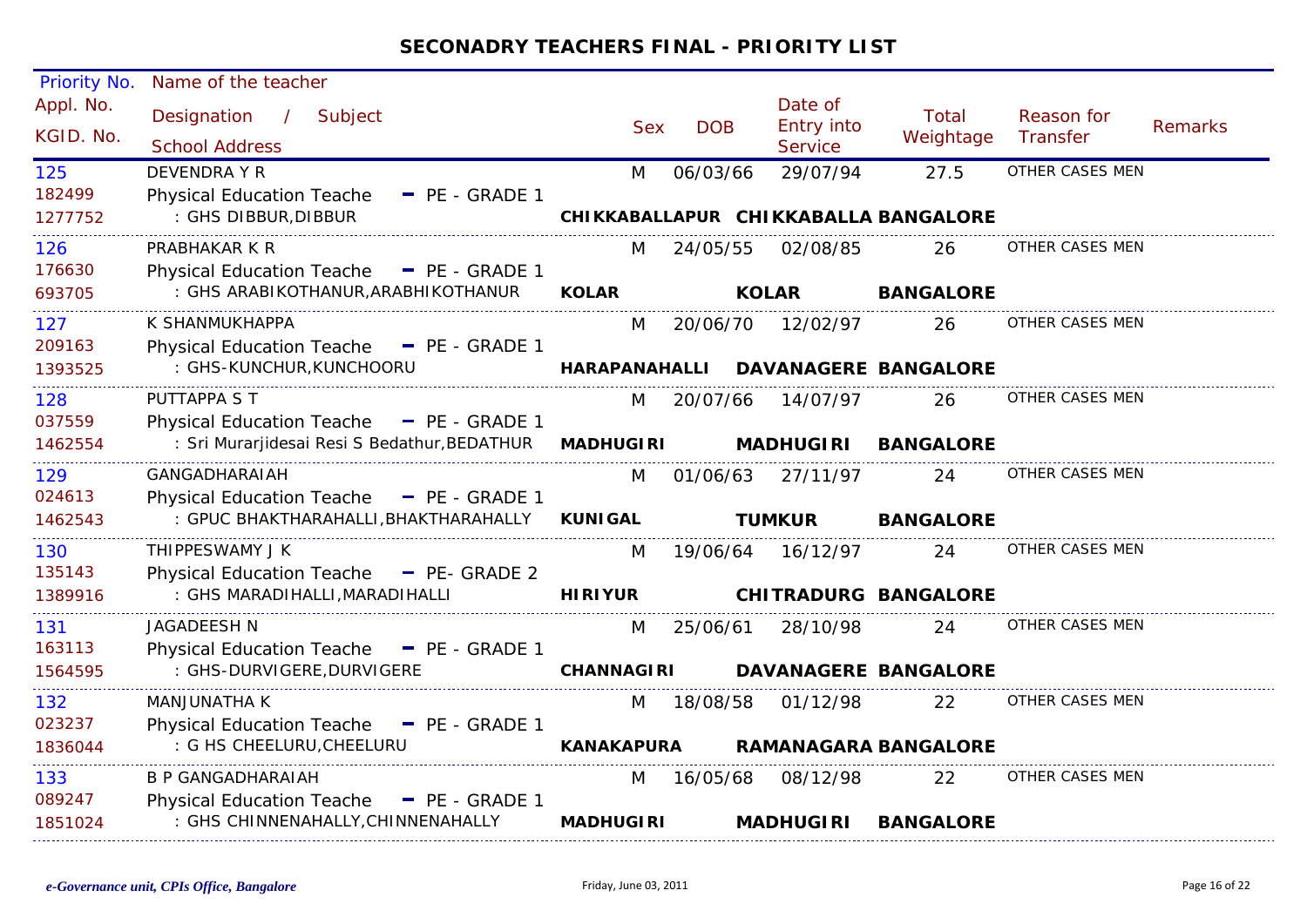| Priority No.           | Name of the teacher                                              |                      |            |              |                                         |                              |                               |                |
|------------------------|------------------------------------------------------------------|----------------------|------------|--------------|-----------------------------------------|------------------------------|-------------------------------|----------------|
| Appl. No.<br>KGID. No. | Designation<br>$\frac{1}{2}$<br>Subject<br><b>School Address</b> | <b>Sex</b>           | <b>DOB</b> |              | Date of<br><b>Entry into</b><br>Service | Total<br>Weightage           | Reason for<br><b>Transfer</b> | <b>Remarks</b> |
| 134                    | <b>ASLAM SAB C</b>                                               | M                    | 01/06/72   |              | 01/06/99                                | 22                           | OTHER CASES MEN               |                |
| 133958                 | Physical Education Teache - PE - GRADE 1                         |                      |            |              |                                         |                              |                               |                |
| 1724709                | : GHS - GURUSIDDAPURA, GURUSIDDAPURA                             | <b>JAGALUR</b>       |            |              |                                         | <b>DAVANAGERE BANGALORE</b>  |                               |                |
| 135                    | <b>K V RAMESH</b>                                                | M                    | 12/03/70   |              | 26/07/99                                | 22                           | OTHER CASES MEN               |                |
| 050127                 | Physical Education Teache - PE - GRADE 1                         |                      |            |              |                                         |                              |                               |                |
| 1753646                | : GHS MALALIMAKKI, MALALIMAKKI                                   | <b>THIRTHAHALLI</b>  |            |              | <b>SHIMOGA</b>                          | <b>BANGALORE</b>             |                               |                |
| 136                    | B N NATARAJA                                                     | M                    | 22/07/65   |              | 29/09/92                                | 21                           | OTHER CASES MEN               |                |
| 235075                 | Physical Education Teache - PE - GRADE 1                         |                      |            |              |                                         |                              |                               |                |
| 1150784                | : GHS PATHAPALYA, PATHAPALYA                                     | <b>BAGEPALLY</b>     |            |              |                                         | <b>CHIKKABALLA BANGALORE</b> |                               |                |
| 137                    | JAYARAMAREDDY                                                    | M                    | 01/06/58   |              | 01/06/82                                | 20                           | OTHER CASES MEN               |                |
| 236881                 | Physical Education Teache - PE- GRADE 2                          |                      |            |              |                                         |                              |                               |                |
| 1143806                | : GHS K RAGUTTAHALLI, K RAGUTTAHALLI                             | <b>CHINTAMANI</b>    |            |              |                                         | <b>CHIKKABALLA BANGALORE</b> |                               |                |
| 138                    | JAHID B                                                          | M                    | 04/06/59   |              | 09/07/93                                | 16                           | OTHER CASES MEN               |                |
| 041530                 | <b>Physical Education Teache</b><br>$P = PE - GRADE 1$           |                      |            |              |                                         |                              |                               |                |
| 1322674                | : GHS-MYDUR, MAIDOORU                                            | <b>HARAPANAHALLI</b> |            |              |                                         | <b>DAVANAGERE BANGALORE</b>  |                               |                |
| 139                    | SHANKARAPPA R K                                                  | M                    | 05/04/62   |              | 07/08/97                                | 15.5                         | OTHER CASES MEN               |                |
| 029978                 | <b>Physical Education Teache</b><br>- LANGUAGE KANNADA           |                      |            |              |                                         |                              |                               |                |
| 1428601                | : GHS GUDAVI, GUDAVI                                             | <b>SORAB</b>         |            |              | <b>SHIMOGA</b>                          | <b>BANGALORE</b>             |                               |                |
| 140                    | K N VENKATESHA MURTHY                                            | M                    | 14/02/68   |              | 08/08/94                                | 15                           | OTHER CASES MEN               |                |
| 058240                 | <b>Physical Education Teache</b><br>$P = PE - GRADE 1$           |                      |            |              |                                         |                              |                               |                |
| 1318793                | : GJC NELAMANGALA, NELAMANGALA TOWN                              | <b>NELAMANGALA</b>   |            |              |                                         | <b>BANGALORE R BANGALORE</b> |                               |                |
| 141                    | <b>RAMAKRISHNA Y</b>                                             | M                    | 14/01/63   |              | 25/10/00                                | 14.5                         | OTHER CASES MEN               |                |
| 023133                 | Physical Education Teache - PE - GRADE 1                         |                      |            |              |                                         |                              |                               |                |
| 1152905                | : GHS KADALAVENI, KADALAVENI                                     | <b>GOWRIBIDANUR</b>  |            |              |                                         | <b>CHIKKABALLA BANGALORE</b> |                               |                |
| 142                    | LOKARAJA                                                         | M                    | 22/07/80   |              | 29/01/04                                | 14                           | OTHER CASES MEN               |                |
| 109237                 | <b>Physical Education Teache</b><br>$P_{E}$ - GRADE 1            |                      |            |              |                                         |                              |                               |                |
| 1954051                | : GHS KURIGEPALLI, KURIGEPALLI                                   | <b>SRINIVASAPUR</b>  |            | <b>KOLAR</b> |                                         | <b>BANGALORE</b>             |                               |                |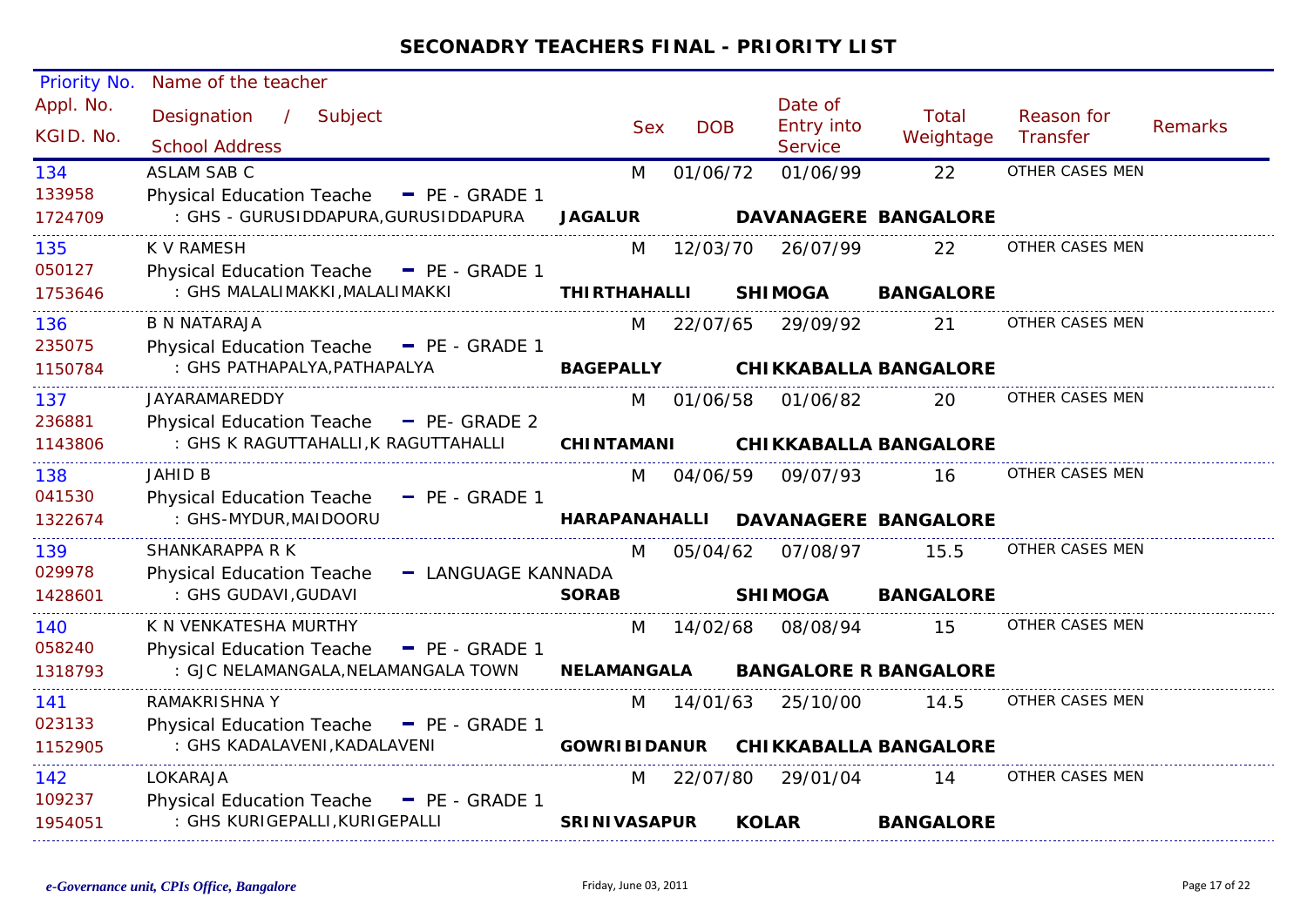| Priority No.           | Name of the teacher                                             |                    |            |                                                |                              |                        |                |
|------------------------|-----------------------------------------------------------------|--------------------|------------|------------------------------------------------|------------------------------|------------------------|----------------|
| Appl. No.<br>KGID. No. | Designation<br>$\sim$ 1<br>Subject<br><b>School Address</b>     | <b>Sex</b>         | <b>DOB</b> | Date of<br><b>Entry into</b><br><b>Service</b> | Total<br>Weightage           | Reason for<br>Transfer | <b>Remarks</b> |
| 143                    | <b>CHANNAPPA H P</b>                                            | M                  | 15/07/79   | 30/01/04                                       | 14                           | OTHER CASES MEN        |                |
| 220391                 | Physical Education Teache - PE - GRADE 1                        |                    |            |                                                |                              |                        |                |
| 41935609               | : GJC KODAMBALLI, KODAMBALLI                                    | <b>CHANNAPATNA</b> |            |                                                | <b>RAMANAGARA BANGALORE</b>  |                        |                |
| 144                    | AHTANUUNATHA                                                    | M                  | 10/03/80   | 31/01/04                                       | 14                           | OTHER CASES MEN        |                |
| 040208                 | <b>Physical Education Teache</b><br>$\blacksquare$ PE - GRADE 1 |                    |            |                                                |                              |                        |                |
| 1967777                | : GHS ALUR, ALUR                                                | <b>HIRIYUR</b>     |            |                                                | <b>CHITRADURG BANGALORE</b>  |                        |                |
| 145                    | PRASHANT                                                        | M                  | 01/04/81   | 11/02/04                                       | 14                           | OTHER CASES MEN        |                |
| 038475                 | Physical Education Teache - PE - GRADE 1                        |                    |            |                                                |                              |                        |                |
| 1917712                | : GHS YADURU, YADUR                                             | <b>HOSANAGAR</b>   |            | <b>SHIMOGA</b>                                 | <b>BANGALORE</b>             |                        |                |
| 146                    | T H KUMAR                                                       | M                  | 20/09/76   | 13/02/04                                       | 14                           | OTHER CASES MEN        |                |
| 025377                 | Physical Education Teache - PE - GRADE 1                        |                    |            |                                                |                              |                        |                |
| 1957641                | : GCHS JINNAGARA, JINNAGARA                                     | <b>KUNIGAL</b>     |            | <b>TUMKUR</b>                                  | <b>BANGALORE</b>             |                        |                |
| 147                    | SUBHASH CHANDRA Y                                               | M                  | 26/06/79   | 20/02/04                                       | 14                           | OTHER CASES MEN        |                |
| 037797                 | <b>Physical Education Teache</b><br>$=$ PE - GRADE 1            |                    |            |                                                |                              |                        |                |
| 1934795                | : G HS KORATI, KORATI                                           | <b>HOSAKOTE</b>    |            |                                                | <b>BANGALORE R BANGALORE</b> |                        |                |
| 148                    | ANJANAPPA N                                                     | M                  | 20/07/68   | 21/02/04                                       | 14                           | OTHER CASES MEN        |                |
| 116209                 | Physical Education Teache - PE - GRADE 1                        |                    |            |                                                |                              |                        |                |
| 1958062                | : GHS MIDIGESHI, MEDIGESI                                       | <b>MADHUGIRI</b>   |            | <b>MADHUGIRI</b>                               | <b>BANGALORE</b>             |                        |                |
| 149                    | <b>SURESH R</b>                                                 | M                  | 24/11/76   | 21/02/04                                       | 14                           | OTHER CASES MEN        |                |
| 138589                 | Physical Education Teache - PE - GRADE 1                        |                    |            |                                                |                              |                        |                |
| 1917987                | : GCHS SAMPEKATTE, SAMPEKATTE                                   | <b>HOSANAGAR</b>   |            | <b>SHIMOGA</b>                                 | <b>BANGALORE</b>             |                        |                |
| 150                    | ANAND A M                                                       | M                  | 12/04/78   | 21/02/04                                       | 14                           | OTHER CASES MEN        |                |
| 075691                 | <b>Physical Education Teache</b><br>$-$ PE - GRADE 1            |                    |            |                                                |                              |                        |                |
| 1953577                | : GHS MADDERI, MADDERI                                          | <b>KOLAR</b>       |            | <b>KOLAR</b>                                   | <b>BANGALORE</b>             |                        |                |
| 151                    | KRISHNAPPA SARVADE                                              | M                  | 19/06/72   | 28/02/04                                       | 14                           | OTHER CASES MEN        |                |
| 033238                 | <b>Physical Education Teache</b><br>$P_{E}$ - GRADE 1           |                    |            |                                                |                              |                        |                |
| 1958058                | : GJC P.N HALLY, NAADOORU                                       | <b>SIRA</b>        |            | <b>MADHUGIRI</b>                               | <b>BANGALORE</b>             |                        |                |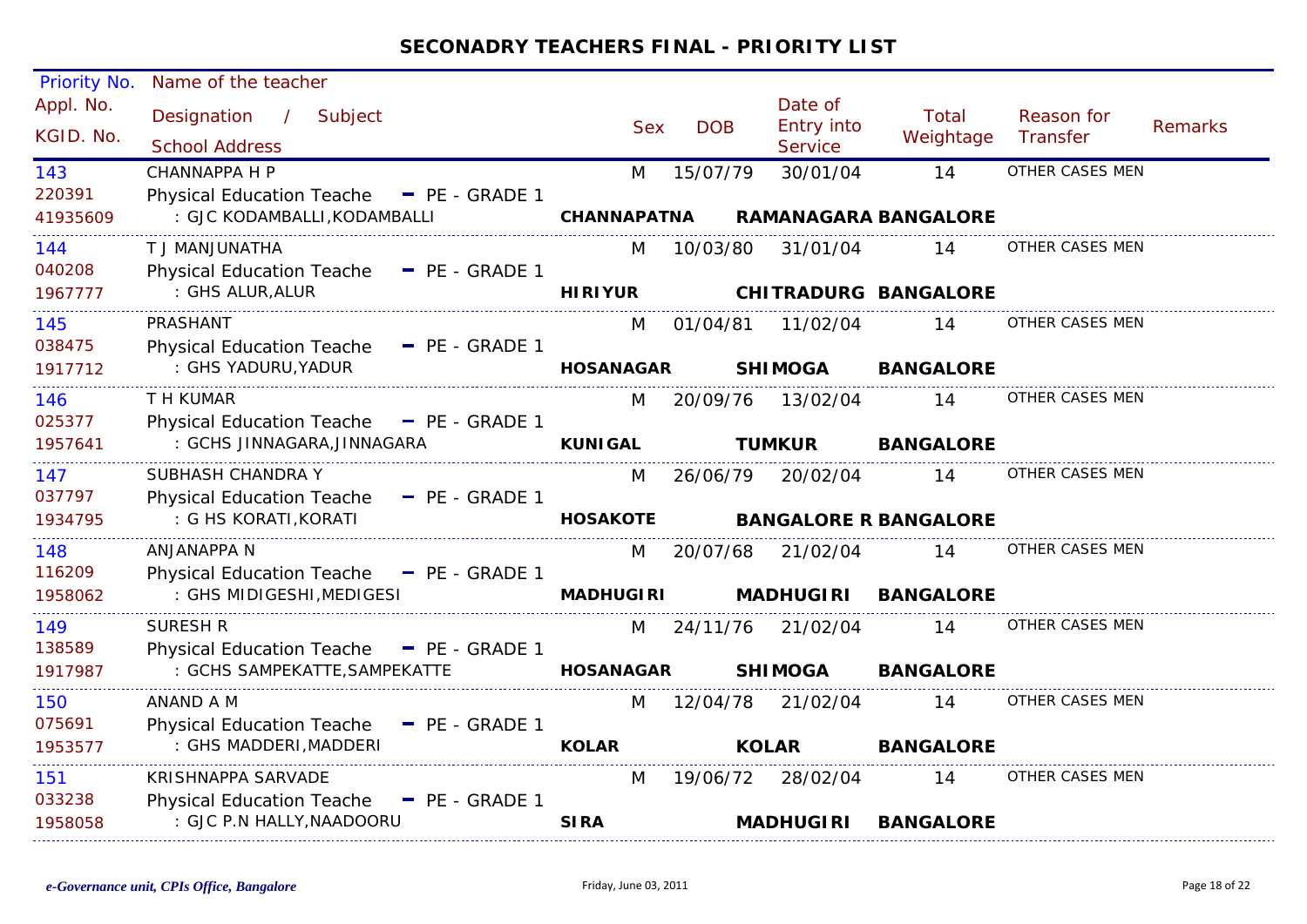| Priority No.             | Name of the teacher                                                                             |                       |            |                                         |                                    |                        |                |
|--------------------------|-------------------------------------------------------------------------------------------------|-----------------------|------------|-----------------------------------------|------------------------------------|------------------------|----------------|
| Appl. No.<br>KGID. No.   | Designation<br>$\mathcal{L}$<br>Subject<br><b>School Address</b>                                | <b>Sex</b>            | <b>DOB</b> | Date of<br>Entry into<br><b>Service</b> | <b>Total</b><br>Weightage          | Reason for<br>Transfer | <b>Remarks</b> |
| 152                      | <b>VENKATASHAMAIAH S</b>                                                                        | M                     | 10/07/73   | 08/03/04                                | 14                                 | OTHER CASES MEN        |                |
| 038039<br>1954550        | <b>Physical Education Teache</b><br>$\blacksquare$ PE - GRADE 1<br>: GHS ARIKUNTE, ARIKUNTE     | <b>SRINIVASAPUR</b>   |            | <b>KOLAR</b>                            | <b>BANGALORE</b>                   |                        |                |
| 153                      | <b>MURUGESAN M</b>                                                                              | M                     | 16/02/73   | 10/03/04                                | 14                                 | OTHER CASES MEN        |                |
| 017292<br>1935300        | Physical Education Teache - PE - GRADE 1<br>: G HS (COMP)<br>YELEKYATHANAHALLI, MARALAKUNTE     | <b>NELAMANGALA</b>    |            |                                         | <b>BANGALORE R BANGALORE</b>       |                        |                |
| 154                      | PRASATH J                                                                                       | M                     | 20/07/78   | 11/03/04                                | 14                                 | OTHER CASES MEN        |                |
| 148034<br>1935384        | Physical Education Teache - PE - GRADE 1<br>: G HS GANAKAL, GANAKAL                             | <b>RAMANAGARA</b>     |            |                                         | <b>RAMANAGARA BANGALORE</b>        |                        |                |
| 155                      | E N MUTTURAJU                                                                                   | M                     | 08/06/81   | 22/03/04                                | 14                                 | OTHER CASES MEN        |                |
| 064404<br>1957901        | Physical Education Teache - PE - GRADE 1<br>: GCHS ALBUR, ALBUR                                 | <b>TIPTUR</b>         |            | <b>TUMKUR</b>                           | <b>BANGALORE</b>                   |                        |                |
| 156<br>158037<br>1953343 | HANUMANTHARAYAPPA D<br>Physical Education Teache - PE - GRADE 1<br>: GGHS GUDIBANDA, WARD NO: 1 | M<br><b>GUDIBANDA</b> | 06/07/74   | 28/01/04                                | 13<br><b>CHIKKABALLA BANGALORE</b> | OTHER CASES MEN        |                |
| 157<br>032446            | RAVINDRA T<br>Physical Education Teache - PE - GRADE 1                                          | M                     | 20/07/79   | 31/01/04                                | 12                                 | OTHER CASES MEN        |                |
| 1954872                  | : G HS BRAMANIPURA, BRAHMANIPURA                                                                | <b>CHANNAPATNA</b>    |            |                                         | <b>RAMANAGARA BANGALORE</b>        |                        |                |
| 158                      | KHADIRSAB NAVALGUND                                                                             | M                     | 01/06/79   | 04/06/04                                | 12                                 | OTHER CASES MEN        |                |
| 004667<br>1917813        | Physical Education Teache - PE - GRADE 1<br>: GHS BYAKODU, BYAKODU                              | <b>SAGAR</b>          |            | <b>SHIMOGA</b>                          | <b>BANGALORE</b>                   |                        |                |
| 159                      | MARUTI R SANADI                                                                                 | M                     | 22/07/78   | 15/07/04                                | 12                                 | OTHER CASES MEN        |                |
| 053825<br>1968259        | Physical Education Teache - PE - GRADE 1<br>: GHS G.N.HALLI, GANNAYAKANAHALLI                   | <b>HIRIYUR</b>        |            |                                         | <b>CHITRADURG BANGALORE</b>        |                        |                |
| 160<br>096282            | PRASHANTH GAONKAR                                                                               | M                     | 27/07/78   | 24/12/05                                | 10                                 | OTHER CASES MEN        |                |
| 1936561                  | Physical Education Teache - PE - GRADE 1<br>: G HS BANNIMUKKODLU, BANNIMUKKODLU                 | <b>KANAKAPURA</b>     |            |                                         | <b>RAMANAGARA BANGALORE</b>        |                        |                |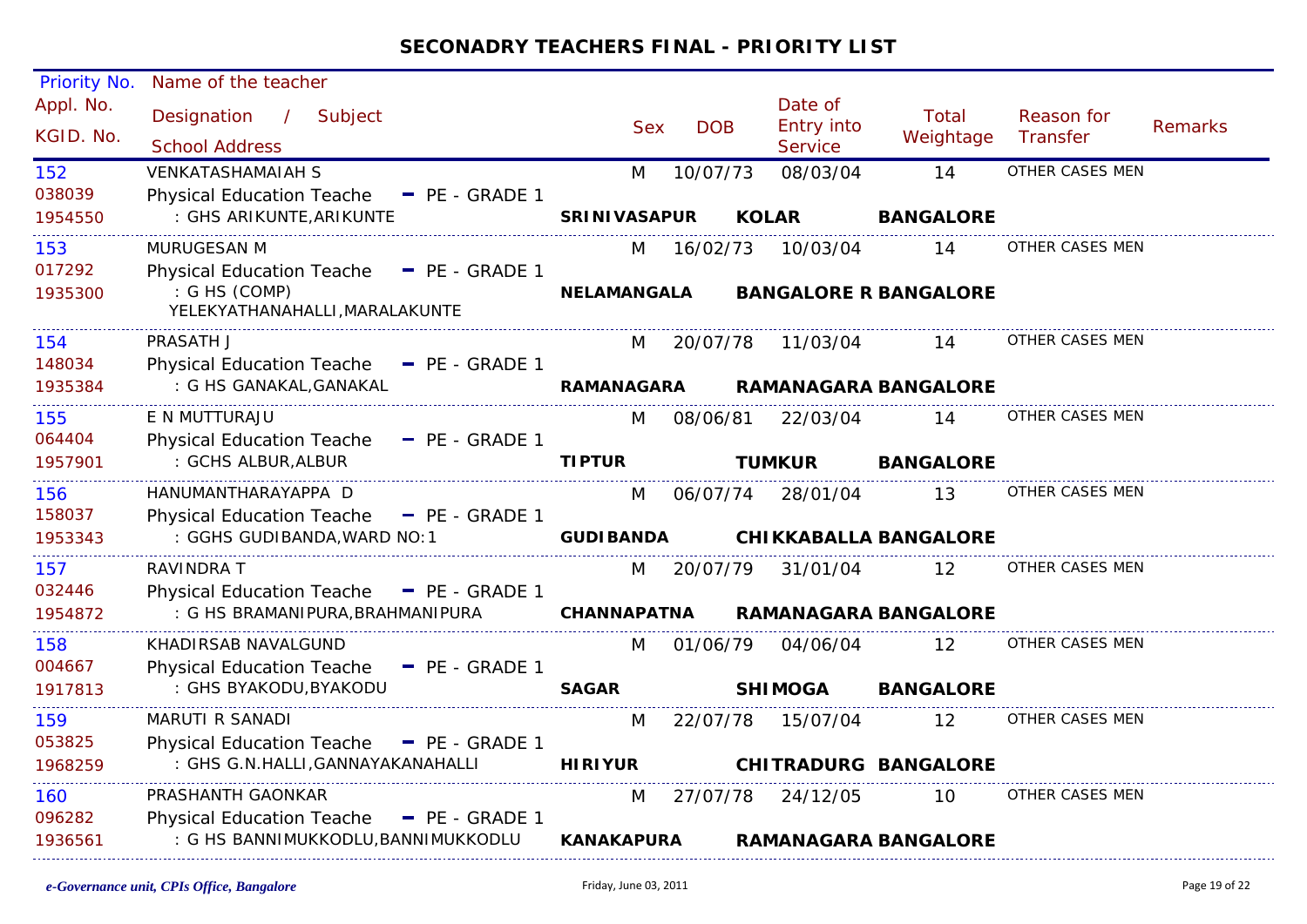| Priority No.           | Name of the teacher                                             |                   |            |                                  |                              |                        |                |
|------------------------|-----------------------------------------------------------------|-------------------|------------|----------------------------------|------------------------------|------------------------|----------------|
| Appl. No.<br>KGID. No. | Designation<br>/ Subject<br><b>School Address</b>               | <b>Sex</b>        | <b>DOB</b> | Date of<br>Entry into<br>Service | <b>Total</b><br>Weightage    | Reason for<br>Transfer | <b>Remarks</b> |
| 161                    | ANIL KUMAR H K                                                  | M                 | 20/07/82   | 31/12/05                         | 10                           | OTHER CASES MEN        |                |
| 177320                 | Physical Education Teache - PE - GRADE 1                        |                   |            |                                  |                              |                        |                |
| 1936687                | : G HS KAGIMADU, KAGIMADU                                       | <b>MAGADI</b>     |            |                                  | <b>RAMANAGARA BANGALORE</b>  |                        |                |
| 162                    | <b>NATARAJ S</b>                                                | M                 | 14/10/69   | 05/01/06                         | 10                           | OTHER CASES MEN        |                |
| 092301                 | Physical Education Teache - PE - GRADE 1                        |                   |            |                                  |                              |                        |                |
| 1936641                | : G HS BELAGAVADI, BELAGAVADI                                   | <b>MAGADI</b>     |            |                                  | <b>RAMANAGARA BANGALORE</b>  |                        |                |
| 163                    | ARUN KUMAR G M                                                  | M                 | 12/07/80   | 06/01/06                         | 10                           | OTHER CASES MEN        |                |
| 050677                 | Physical Education Teache - PE - GRADE 1                        |                   |            |                                  |                              |                        |                |
| 1950489                | : GHS-K.KALLAHALLI, K.KALLAHALLI                                | HARAPANAHALLI     |            |                                  | <b>DAVANAGERE BANGALORE</b>  |                        |                |
| 164                    | <b>SYED IDRISH</b>                                              | M                 | 14/08/81   | 10/01/06                         | 10                           | OTHER CASES MEN        |                |
| 024398                 | <b>Physical Education Teache</b><br>$\blacksquare$ PE - GRADE 1 |                   |            |                                  |                              |                        |                |
| 1959805                | : GHS IPPADI, IPPADI                                            | <b>KUNIGAL</b>    |            | <b>TUMKUR</b>                    | <b>BANGALORE</b>             |                        |                |
| 165                    | <b>VIKRAM D</b>                                                 | M                 | 17/07/78   | 11/03/06                         | 10 <sup>°</sup>              | OTHER CASES MEN        |                |
| 162668                 | Physical Education Teache - PE - GRADE 1                        |                   |            |                                  |                              |                        |                |
| 1969563                | : GHS NAGASAMUDRA, NAGASAMUDRA                                  | <b>MOLAKALMUR</b> |            |                                  | <b>CHITRADURG BANGALORE</b>  |                        |                |
| 166                    | <b>KRISHNAMURTHY S</b>                                          | M                 | 15/07/58   | 25/04/07                         | 8                            | OTHER CASES MEN        |                |
| 025713                 | <b>Physical Education Teache</b><br>$P_{E-}$ GRADE 2            |                   |            |                                  |                              |                        |                |
| 2125808                | : GJC DANDINA SHIVARA, DANDINA SHIVARA                          | <b>TURUVEKERE</b> |            | <b>TUMKUR</b>                    | <b>BANGALORE</b>             |                        |                |
| 167                    | <b>SATISH S</b>                                                 | M                 | 22/04/79   | 27/04/07                         | 8                            | OTHER CASES MEN        |                |
| 088588                 | <b>Physical Education Teache</b><br>$-$ PE - GRADE 1            |                   |            |                                  |                              |                        |                |
| 2124219                | : GHS DODDABANAGERE, DODDABANAGERE                              | <b>SIRA</b>       |            | <b>MADHUGIRI</b>                 | <b>BANGALORE</b>             |                        |                |
| 168                    | MANJUNATHA N M                                                  | M                 | 16/06/79   | 25/01/06                         | 7.5                          | OTHER CASES MEN        |                |
| 153512                 | <b>Physical Education Teache</b><br>$\blacksquare$ PE - GRADE 1 |                   |            |                                  |                              |                        |                |
| 17478838               | : BADRA GHS<br>CHOLANAYAKANAHALLI, CHOLANAYAKANAHALLI           | SOUTH1            |            |                                  | <b>BANGALORE S BANGALORE</b> |                        |                |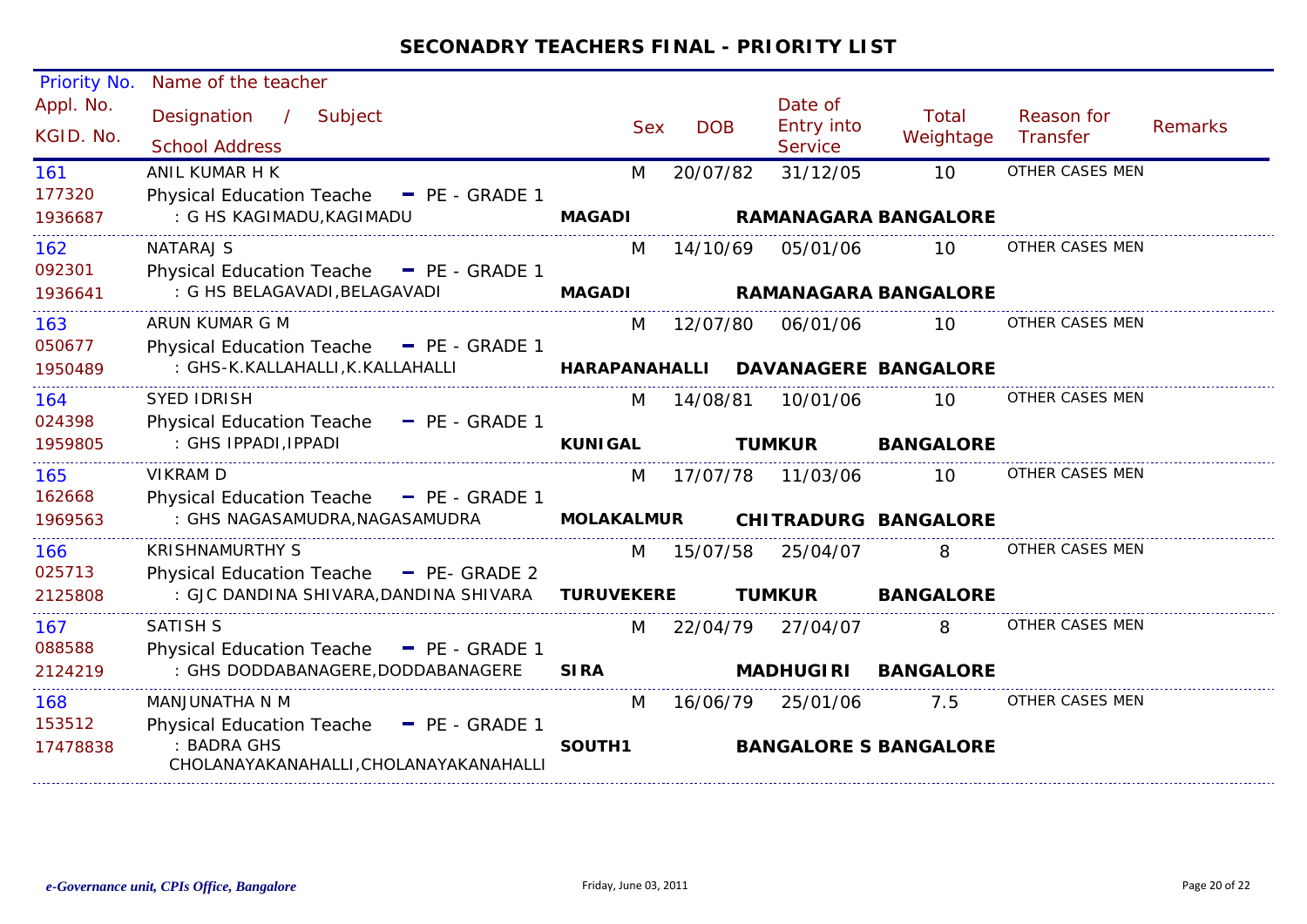| Priority No. | Name of the teacher                                   |                     |            |                              |                  |                 |                |
|--------------|-------------------------------------------------------|---------------------|------------|------------------------------|------------------|-----------------|----------------|
| Appl. No.    | Designation /<br>Subject                              |                     |            | Date of                      | Total            | Reason for      |                |
| KGID. No.    | <b>School Address</b>                                 | <b>Sex</b>          | <b>DOB</b> | Entry into<br><b>Service</b> | Weightage        | Transfer        | <b>Remarks</b> |
| 169          | MANJUNATHA N M                                        | M                   | 16/06/79   | 25/01/06                     | 7.5              | OTHER CASES MEN |                |
| 148602       | <b>Physical Education Teache</b><br>$P_{E}$ - GRADE 1 |                     |            |                              |                  |                 |                |
| 1748838      | : BADRA GHS<br>CHOLANAYAKANAHALLI, CHOLANAYAKANAHALLI | SOUTH1              |            | <b>BANGALORE S BANGALORE</b> |                  |                 |                |
| 170          | NL VISWANATH                                          | M                   |            | 16/02/62 04/02/04            |                  | OTHER CASES MEN |                |
| 163090       | Physical Education Teache - PE - GRADE 1              |                     |            |                              |                  |                 |                |
| 1954414      | : GJC(GIRLS)S.V.PURA,SRINIVASPUR TOWN                 | <b>SRINIVASAPUR</b> |            | <b>KOLAR</b>                 | <b>BANGALORE</b> |                 |                |
| 171          | RAVINDRANAIK R B                                      |                     | M 12/11/75 |                              | 20/02/04 7       | OTHER CASES MEN |                |
| 087219       | Physical Education Teache - PE - GRADE 1              |                     |            |                              |                  |                 |                |
| 1949358      | : GJC - CHANNAGIRI, CHN WARD-7                        | CHANNAGIRI          |            | <b>DAVANAGERE BANGALORE</b>  |                  |                 |                |
| 172          | <b>GOPINATH S</b>                                     |                     | M 01/10/76 | 30/07/98                     | $6 \qquad$       | OTHER CASES MEN |                |
| 102929       | Physical Education Teache - PE - GRADE 1              |                     |            |                              |                  |                 |                |
| 1487024      | : GHS ANEPURA, ANEPURA                                | <b>MALUR</b>        |            | <b>KOLAR</b>                 | <b>BANGALORE</b> |                 |                |
| 173          | K M CHIKKAREDDEPPA                                    | M                   |            | 06/11/72 10/08/07            | 6                | OTHER CASES MEN |                |
| 039093       | Physical Education Teache - PE - GRADE 1              |                     |            |                              |                  |                 |                |
| 1405641      | : GHS THIRUMANI, THIRUMANI                            | <b>GUDIBANDA</b>    |            | <b>CHIKKABALLA BANGALORE</b> |                  |                 |                |
| 174          | PRAVEEN KUMAR KM                                      |                     | M 25/03/83 | 16/01/06                     | 5 <sup>5</sup>   | OTHER CASES MEN |                |
| 021369       | Physical Education Teache - PE - GRADE 1              |                     |            |                              |                  |                 |                |
| 1956256      | : GHS KAGATHI, KAGATHI                                | <b>CHINTAMANI</b>   |            | <b>CHIKKABALLA BANGALORE</b> |                  |                 |                |
| 175          | VISWANATHA B                                          |                     | M 25/08/77 | 20/07/07                     | 5.               | OTHER CASES MEN |                |
| 135067       | Physical Education Teache - PE - GRADE 1              |                     |            |                              |                  |                 |                |
| 2320996      | : GIRLS GJC, CHINTAMANI, WARD NO: 12 CHINTAMANI       |                     |            | <b>CHIKKABALLA BANGALORE</b> |                  |                 |                |
| 176          | MANOHARA P R                                          | M                   | 23/07/83   | 03/07/08                     | 4                | OTHER CASES MEN |                |
| 110814       | Physical Education Teache - PE - GRADE 1              |                     |            |                              |                  |                 |                |
| 2267239      | : GHS MALLENAHALLI, MALLENAHALLI                      | <b>SHIKARIPUR</b>   |            | <b>SHIMOGA</b>               | <b>BANGALORE</b> |                 |                |
| 177          | VASANTHAKUMAR H M                                     | M                   | 01/03/81   | 04/07/08                     | $\overline{4}$   | OTHER CASES MEN |                |
| 145475       | Physical Education Teache - PE - GRADE 1              |                     |            |                              |                  |                 |                |
| 2162565      | : GHS - MEDIKERANAHALLI, MADAKERANAHALLI JAGALUR      |                     |            | DAVANAGERE BANGALORE         |                  |                 |                |